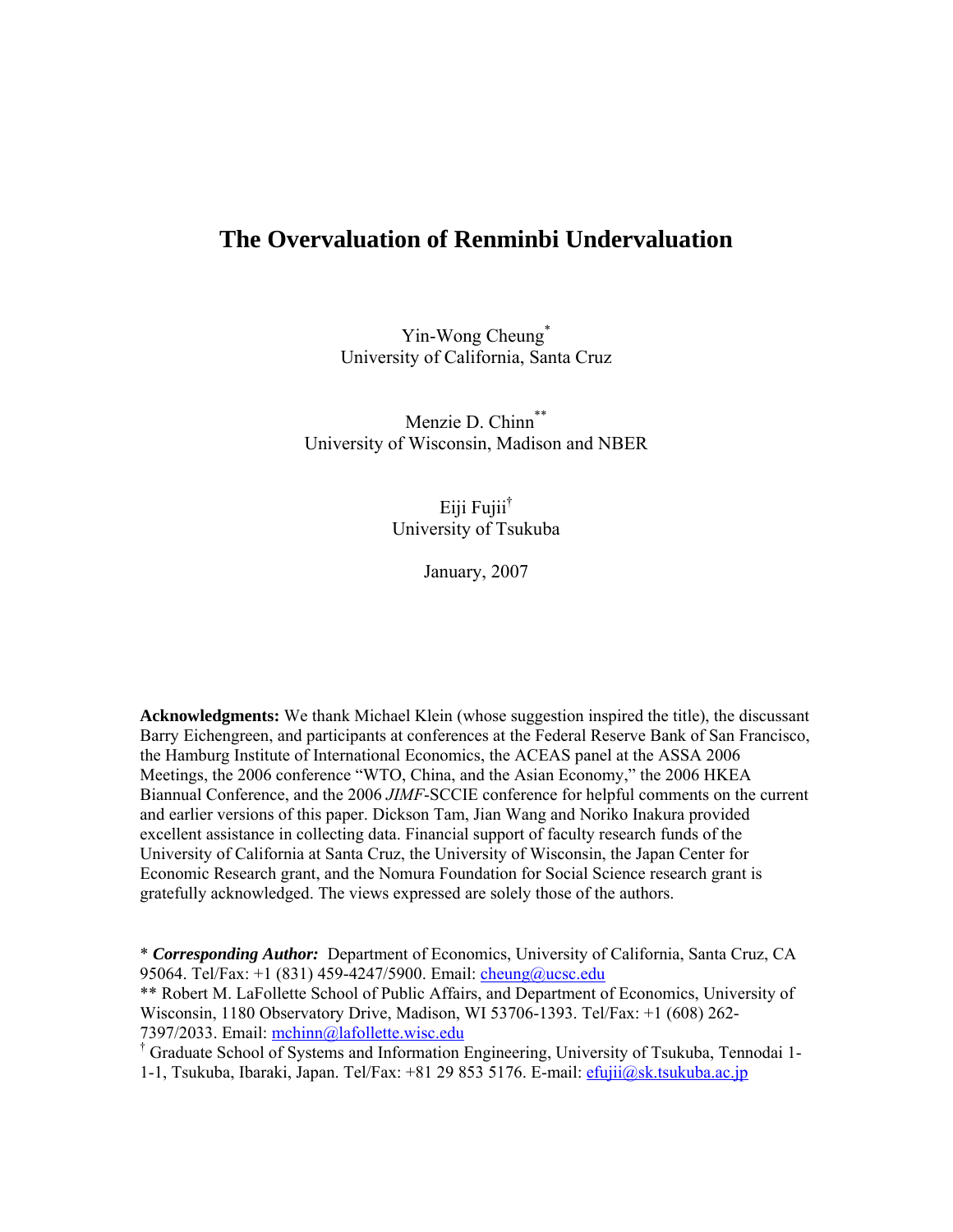# **The Overvaluation of Renminbi Undervaluation**

#### **Abstract**

We evaluate whether the Renminbi (RMB) is misaligned, relying upon conventional statistical methods of inference. A framework built around the relationship between relative price and relative output levels is used. We find that, once sampling uncertainty and serial correlation are accounted for, there is little statistical evidence that the RMB is undervalued, even though the point estimates usually indicate economically significant misalignment. The result is robust to various choices of country samples and sample periods, as well as to the inclusion of control variables.

Key words: absolute purchasing power parity, exchange rates, real income, capital controls, currency misalignment.

JEL classifications: F31, F41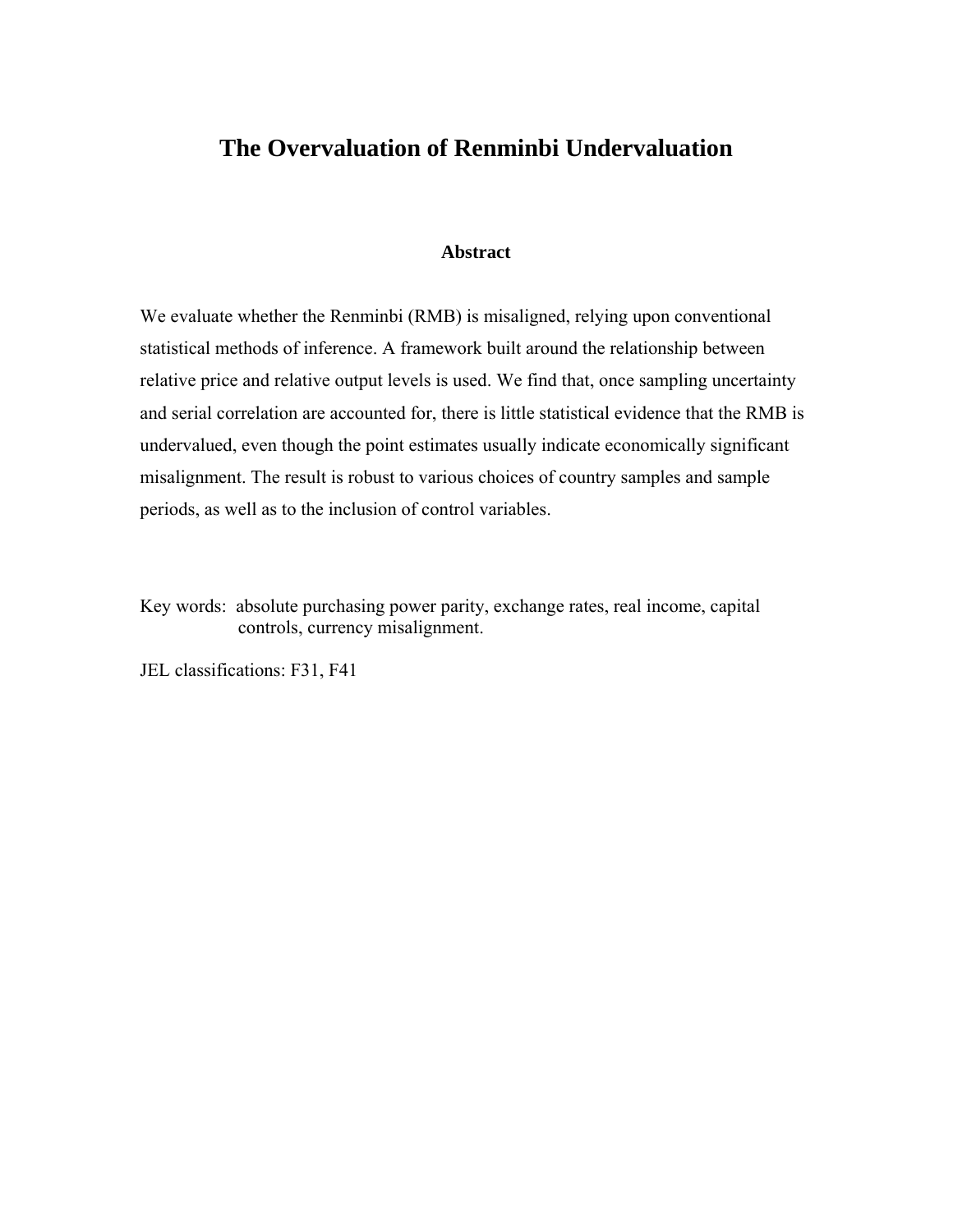### **1. Introduction**

China's currency, the Renminbi (RMB), has occupied a central role in the ongoing debate over the source of global current account imbalances. In this paper, we step back from the debates over the merits of one exchange rate regime versus another and whether a currency realignment is desirable (although our conclusions will necessarily inform the debate over what the appropriate actions might be). Rather, we focus the discussion of currency misalignment in terms of economic theory and empirics; in particular, we focus on the difficulty in measuring the "equilibrium real exchange rate" and on quantifying the uncertainty surrounding the measurement of the level of the equilibrium. In so doing, we sharpen our definition of what constitutes currency misalignment, at the cost of restricting the generality of our conclusions.

Specifically, we exploit a well-known relationship between deviations from absolute purchasing power parity and real *per capita* income using panel regression methods. By placing the RMB in the context of this well-known empirical relationship exhibited by a large number of developing and developed countries, over a long time horizon, this approach addresses the question of where China's real exchange rate stands relative to the "equilibrium" level. In addition to calculating the numerical magnitude of the degree of misalignment, we assess the estimates in the context of statistical uncertainty. In this respect, we extend the standard practice of considering both economic and statistical significance in coefficient estimates to the prediction aspect.

We also extend the analysis by allowing for heterogeneity across country groupings and time periods. After conducting various robustness checks, we conclude that although the point estimates indicate the RMB is undervalued in almost all samples, in almost no case is the deviation statistically significant, and indeed, when serial correlation is accounted for, the extent of misalignment is not even statistically significant at the 50% level. These findings highlight the great degree of uncertainty surrounding empirical estimates of "equilibrium real exchange rates", thereby underscoring the difficulty in accurately assessing the degree of RMB undervaluation.

 We further assess the robustness of the results in the presence of several conditioning variables. These additional factors include demographic variables, measures of trade openness, policy factors such as the extent of capital controls, and institutional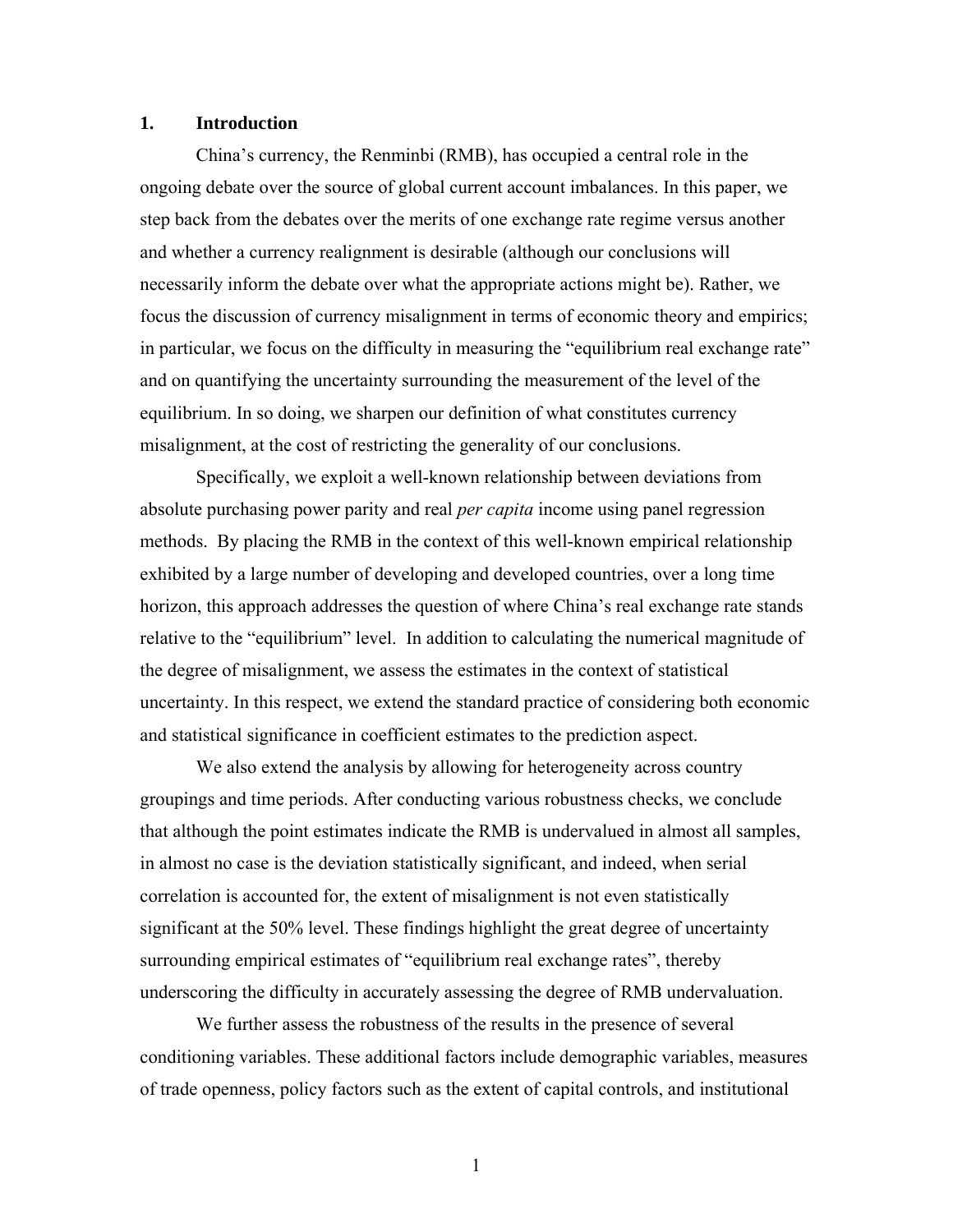factors. While these conditioning variables exert significant effects, their inclusion does not change the basic message: the RMB appears to be undervalued, but not by a statistically significant margin.

# **2. Preliminary Discussion**

# *2.1 A Brief Literature Review*

At the heart of the debate over the right way of determining the appropriate exchange rate level are contrasting ideas of what constitutes an equilibrium exchange rate, what time frame the equilibrium condition pertains to, and, not least, what econometric method to implement.<sup>1</sup> Some short cuts have been used so often that some forget that they are short cuts.

Most of the extant studies fall into some familiar categories, either relying upon some form of relative purchasing power parity (PPP) or cost competitiveness calculation, the modeling of deviations from absolute PPP, a composite model incorporating several channels of effects (sometimes called behavioral equilibrium exchange rate models), or flow equilibrium models. $^{2}$ 

The relative PPP comparisons are the easiest to make, in terms of numerical calculation. On the other hand, relative PPP is uninformative about how a country's exchange rate stands *relative to others*.

Bosworth (2004), Frankel (2005), Coudert and Couharde (2005), and Cairns (2005b) estimate the relationship between the deviation from absolute PPP and relative *per capita* income. All obtain similar results regarding the relationship between the two variables (although Coudert and Couharde fail to detect this link for the RMB in their time series analysis).

Zhang (2001), Wang (2004), and Funke and Rahn (2005) implement what could broadly be described as behavioral equilibrium exchange rate (BEER) specifications.<sup>3</sup> These models incorporate a variety of channels through which the real exchange rate is affected. Since each author selects different variables to include, the implied

 $\frac{1}{1}$ One relevant work is Hinkle and Montiel (1999).

<sup>2</sup> See Table 1 of Cheung, Chinn and Fujii (forthcoming) for a typology of these different approaches. 3

Also known as BEERs, a composite of exchange rate models.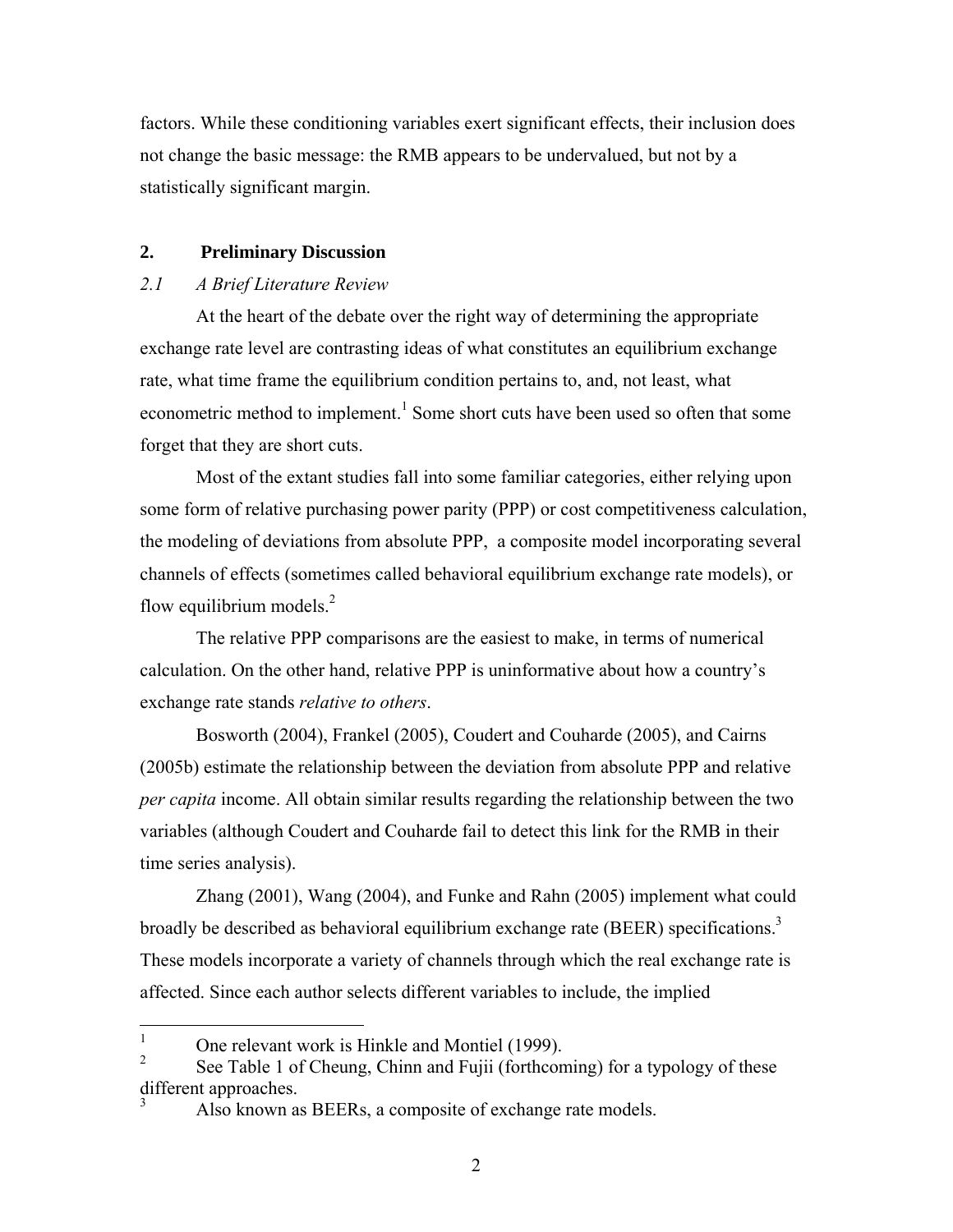misalignments will necessarily vary. In addition, these approaches will fail to identify if a currency is misaligned relative to another country's for the same reason that relative PPP fails to do so – because they typically rely upon price indices but not actual prices.

Other approaches center on flow equilibria, considering savings and investment behavior and the resulting implied current account. The equilibrium exchange rate is derived from the implied medium term current account using import and export elasticities. In the IMF's "macroeconomic approach", the "norms" are estimated, in the spirit of Chinn and Prasad (2003). Wang (2004) discusses the difficulties in using this approach for China but does not present estimates of misalignment based upon this framework. Coudert and Couharde (2005) implement a similar approach. Finally, the external balances approach relies upon assessments of the persistent components of the balance of payments condition (Goldstein, 2004; Bosworth, 2004). This last set of approaches is perhaps most useful for conducting short-term analyses. But the wide dispersion in implied misalignments reflects the difficulties in making judgments about what constitutes persistent capital flows. For instance, Prasad and Wei (2005), examining the composition of capital inflows into and out of China, argue that much of the reserve accumulation that has occurred in recent years is due to speculative inflows; hence, the degree of misalignment is small.<sup>4</sup>

In his survey, Cairns (2005a) observes that studies implementing an absolute PPP methodology result in the greatest degree of estimated undervaluation. Those implementing either relative PPP or flow equilibrium approaches find smaller estimates of undervaluation.<sup>5</sup>

# *2.2 Bilateral and Effective Exchange Rate Indexes*

To highlight the drawbacks of this oft-used relative PPP approach, we examine briefly what this methodology says about the RMB. Figure 1 depicts the official exchange rate series from January 1987 to May 2006, deflated by the US and Chinese

 $\frac{1}{4}$  Moreover, such judgments based upon flow criteria must condition their conclusions on the existence of effective capital controls. This is an obvious—and widely acknowledged — point, but one that bears repeating and, indeed, is a point that we will return to at the end of this paper. 5

Dunaway and Li (2005) made a similar observation.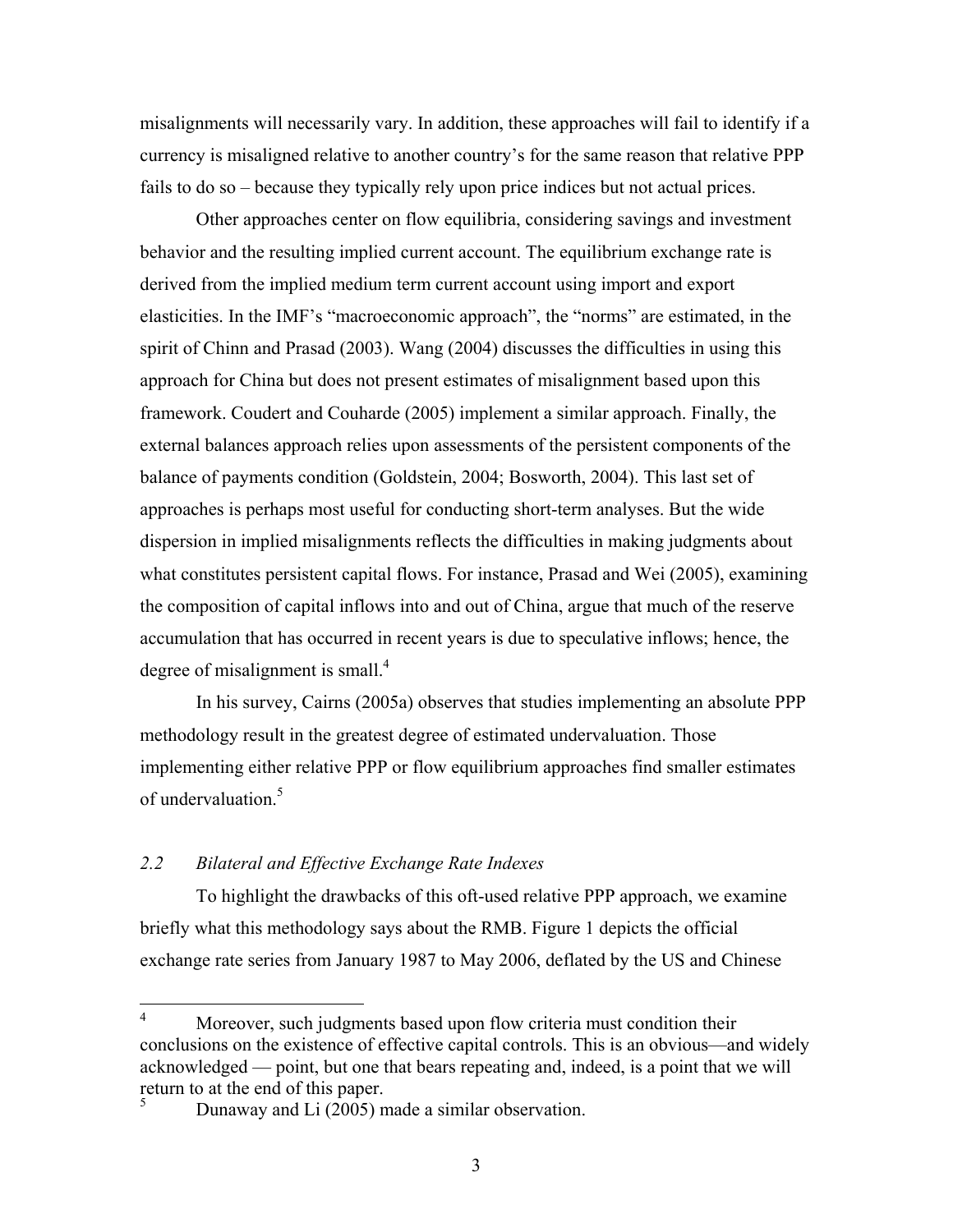CPI's. The rate is expressed so higher values mean a stronger Chinese currency (the units of currency are denoted as CNY, for Chinese Yuan). In line with expectations, in the years since the East Asian crisis, the RMB has experienced a downward decline in value.

 However, as with the case with many economies experiencing transitions from controlled to partially decontrolled capital accounts and from dual to unified exchange rate regimes, there is some dispute over what exchange rate measure to use. It turns out that in the years leading up to 1994, increasingly large amounts of RMB transactions were taking place at "swap rates" – rather than the official rate – so that the 1994 "megadevaluation" is actually better described as a unification of different rates of exchange (Fernald, Edison, and Loungani, 1999). The "adjusted" rate in Figure 1 is a weighted average of the official and the swap rates.

In the early warning system literature that developed in the wake of the financial crises of the 1990's, a typical measure of currency misalignment was the deviation from a deterministic trend. Using the "adjusted" rate, and fitting a linear time trend, one finds a modest undervaluation in the May of 2006 of 1.3%, contrasting slightly with the 5% *over*valuation implied by the official exchange rate.

In general, trade weighted exchange rates provide better measures of relative prices. However, using this same methodology on this exchange rate does not necessarily clarify matters.<sup>6</sup> Figure 2 depicts the IMF's trade weighted effective exchange rate index, and a fitted linear. One finds that focusing on the deviations from a simple trend indicates the RMB is 30% *overvalued*. Of course, a quick glance at the data indicates that a simple trend is much too simplistic a characterization. Suppose instead that one assumed that the relevant period was 1987 onward; then a flat trend and zero misalignment would be the determination. The fact that working with simple straight line extrapolations can lead to such diverging conclusions suggests that we need to take a closer look at where the Chinese currency should stand, both over time and across countries.

# **3. Absolute Purchasing Power Parity**

 6 As a matter of principal, trade weighted rates are to be preferred to bilateral rates since the reliance on the latter can lead to misleading inferences about overall competitiveness.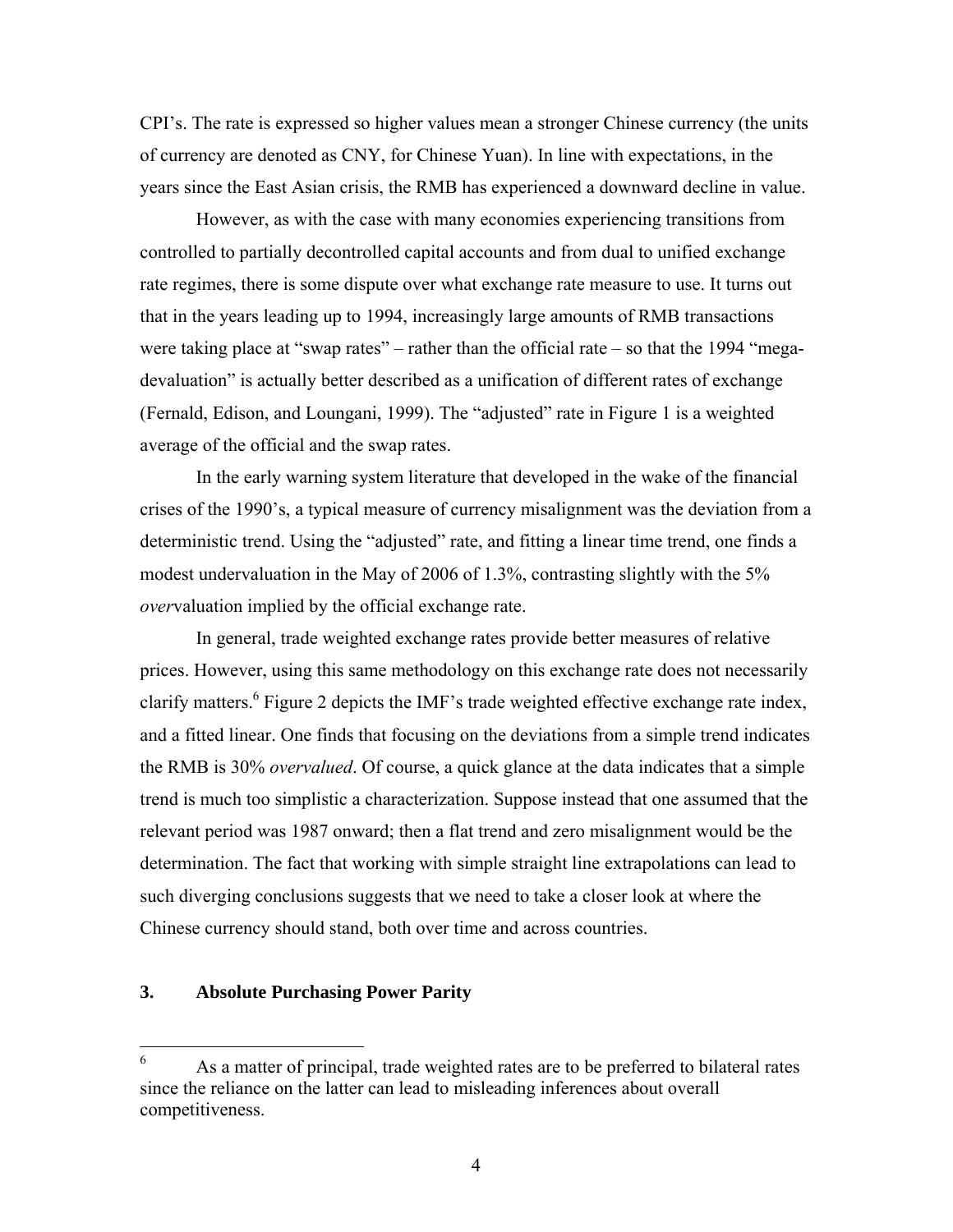## *3.1 The Real Exchange Rate – Income Relationship*

As a first cut, we appeal to a simple, and apparently robust, relationship between the real exchange rate and *per capita* income. We will then elaborate the analysis by stratifying the data along other dimensions (level of development, time period), and by adding in other variables that might alter one's assessment of the fundamental equilibrium level of the exchange rate.

First, let us consider the basic framework of analysis. Consider the law of one price, which states that the price of a single good should be equalized in common currency terms (expressed in logs):

$$
p_{i,t} = s_t + p_{i,t}^* \tag{1}
$$

where  $s_t$  is the log exchange rate,  $p_{i,t}$  is the log price of good *i* at time *t*, and the asterisk denotes the foreign country variable. Summing over all goods, and assuming the weights associated with each good are the same in both the home country and foreign country basket, one then obtains the absolute purchasing power parity condition:

$$
p_t = s_t + p_t^* \tag{2}
$$

where for simplicity assume *p* is a arithmetic average of individual log prices. As is well known, if the weights differ between home and foreign country baskets (let's say production bundles), then even if the law of one price holds, absolute purchasing power parity need not hold.

 The "price level" variable in the Penn World Tables (Summers and Heston, 1991), and other purchasing power parity exchange rates, attempt to circumvent this problem by using *prices* (not price indices) of goods, and calculating the aggregate price level using the same weights. Assume for the moment that this can be accomplished, but that some share of the basket  $(\alpha)$  is nontradable (denoted by N subscript), and the remainder is tradable (denoted by T subscript). Then:

$$
p_t = \alpha p_{N,t} + (1 - \alpha) p_{T,t} \tag{3}
$$

By simple manipulation, one finds that the "real exchange rate" is given by:

$$
q_{t} = s_{t} - p_{t} + p_{t}^{*} = (s_{t} - p_{T,t} + p_{T,t}^{*}) - \alpha [p_{N,t} - p_{T,t}] + \alpha [p_{N,t}^{*} - p_{T,t}^{*}]
$$
(4)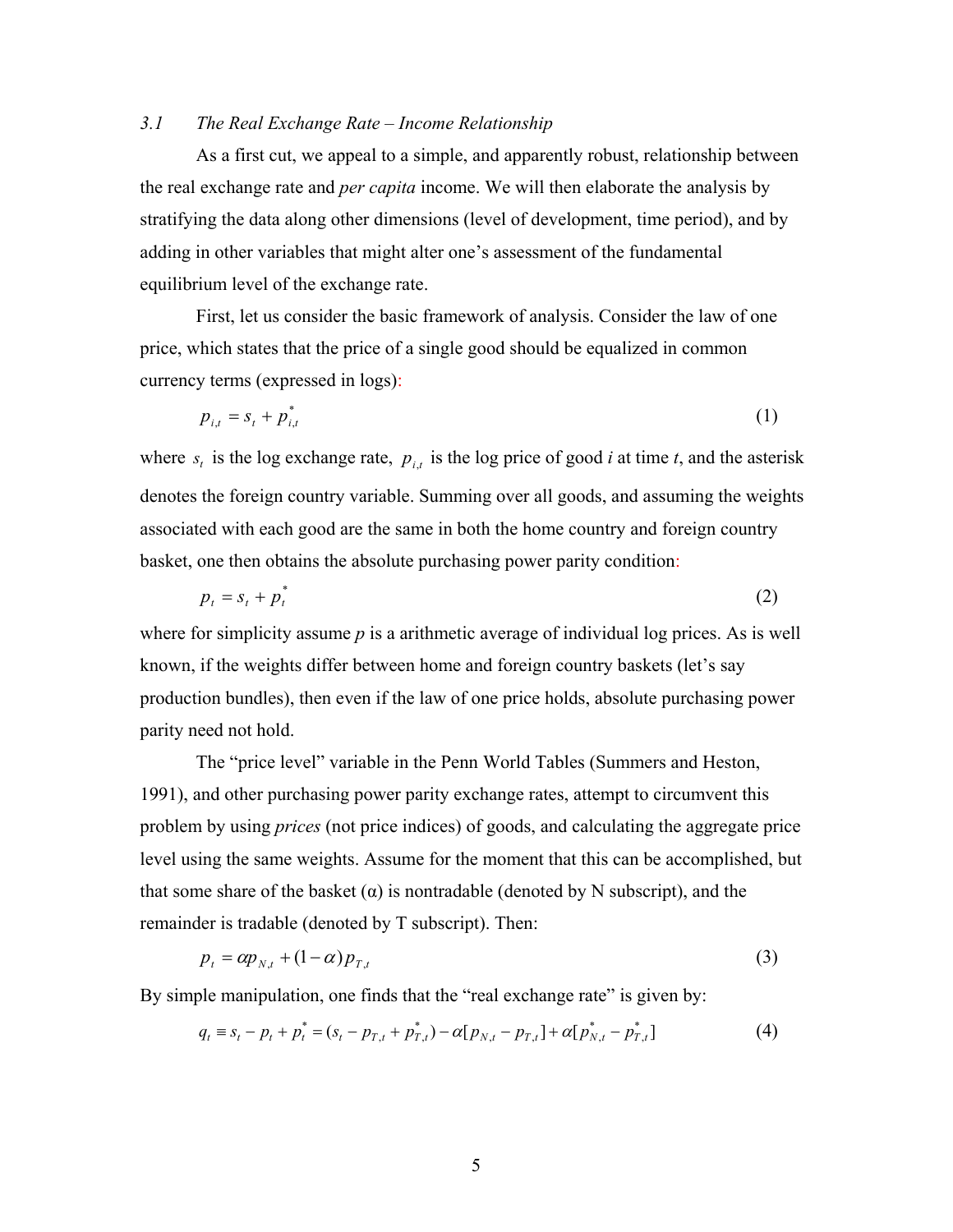Rewriting, and indicating the first term in (parentheses), the intercountry price of tradables, as  $q_{T,t}$  and the intercountry relative price of nontradables as  $\omega_t$ 

 $[ p_{\scriptscriptstyle N,t}^{} - p_{\scriptscriptstyle T,t}^{} ] - [ p_{\scriptscriptstyle N,t}^* - p_{\scriptscriptstyle T,t}^* ]$  $p_{N,t} - p_{T,t}$ ] - [ $p_{N,t}^* - p_{T,t}^*$ ], leads to the following rewriting of (4):

$$
q_t = q_{T,t} - \alpha \omega_t \tag{4'}
$$

This expression indicates that the real exchange rate can appreciate as changes occur in the relative price of traded goods between countries, or as the relative price of nontradables rises in one country, *relative to another*. In principle, economic factors can affect one or both.

Most models of the real exchange rate can be categorized according to which specific relative price serves as the object of focus. If the relative price of nontradables is key, then the resulting models – in a small country context – have been termed "dependent economy" (Salter, 1959, and Swan, 1960) or "Scandinavian" model. In the former case, demand side factors drive shifts in the relative price of nontradables. In the latter, productivity levels and the nominal exchange rate determine the nominal wage rate, and hence the price level and the relative price of nontradables. In this latter context, the real exchange rate is a function of productivity (Krueger, 1983: 157). Consequently, the two sets of models both focus on the relative nontradables price, but differ in their focus on the source of shifts in this relative price. Since the home economy is small relative to the world economy (hence, one is working with a one-country model), the tradable price is pinned down by the rest-of-the-world supply of traded goods. Hence, the "real exchange rate" in this case is  $(p^N-p^T)$ .

By far dominant in this category are those that center on the relative price of nontradables. These include the specifications based on the approaches of Balassa (1964) and Samuelson (1964) that model the relative price of nontradables as a function of sectoral productivity differentials, including Hsieh (1982), Canzoneri, Cumby and Diba (1999), and Chinn (2000a). They also include those approaches that include demand side determinants of the relative price, such as that of DeGregorio and Wolf (1994). They observe that if consumption preferences are not homothetic and factors are not perfectly free to move intersectorally, changes in *per capita* income may result shifts in the relative price of nontradables.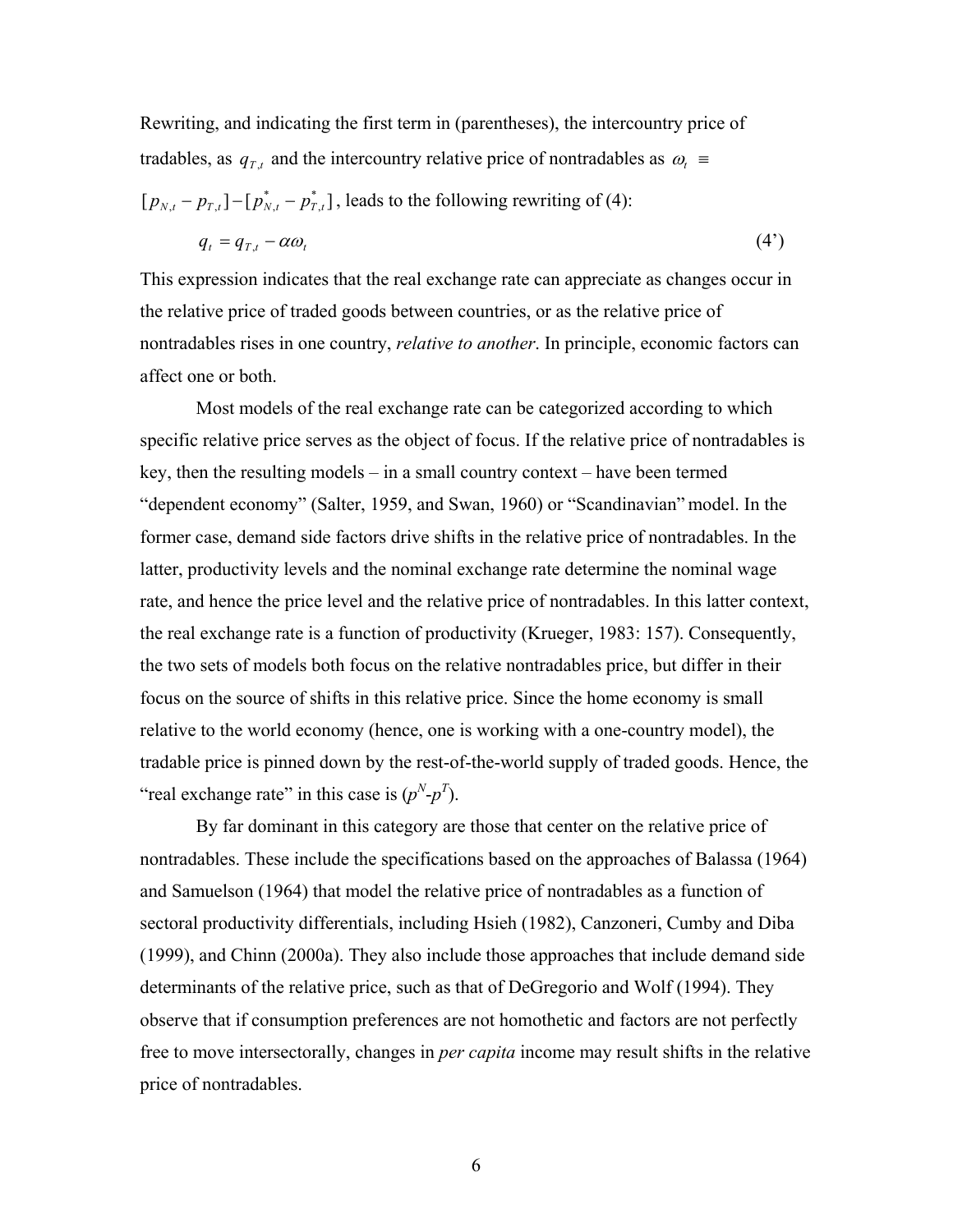This perspective provides the key rationale for the well-known positive crosssectional relationship between relative price (the inverse of *q*, i.e., *-q*) and relative *per capita* income levels. We exploit this relationship to determine whether the Chinese currency is undervalued. Obviously, this approach is not novel; it has been implemented recently by Frankel (2006) and Coudert and Couharde (2005). However, we will expand this approach along several dimensions. First, we augment the approach by incorporating the time series dimension.<sup>7</sup> Second, we explicitly characterize the uncertainty surrounding our determinations of currency misalignment. Third, we examine the stability of the relative price and relative *per capita* income relationship using a) subsamples of certain country groups and time periods, and b) control variables.

Before proceeding further, it is important to be explicit about the type of equilibrium we are associating with our measure of the "normal" exchange rate level. Theoretically, the equilibrium exchange rate in the Balassa-Samuelson approach is the one that is consistent with both internal and external balances. In reality, however, internal and external balance is not guaranteed. Thus, the estimated exchange rate measure is properly interpreted as a long-run measure and is ill-suited (on its own) to analyzing short run phenomena. As a remedy, we include control variables that are relevant for (short-run) variations in internal and external balances in the subsequent analyses.<sup>8</sup>

## *3.2 The Basic Bivariate Results*

 We compile a large data set encompassing up to 160 countries over the 1975- 2004 period. Most of the data are drawn from the World Bank's *World Development Indicators (WDI)*. Because some data are missing, the panel is unbalanced. Appendix 1 gives a greater detail on the data used in this subsection and elsewhere.

<sup>—&</sup>lt;br>7 Coudert and Couharde (2005) implement the absolute PPP regression on a crosssection, while their panel estimation relies upon estimating the relationship between the relative price level to relative tradables to nontradables price indices.

<sup>8</sup> Frankel (2006) discusses whether one can speak of an "equilibrium exchange rate" when there is more than one sector to consider.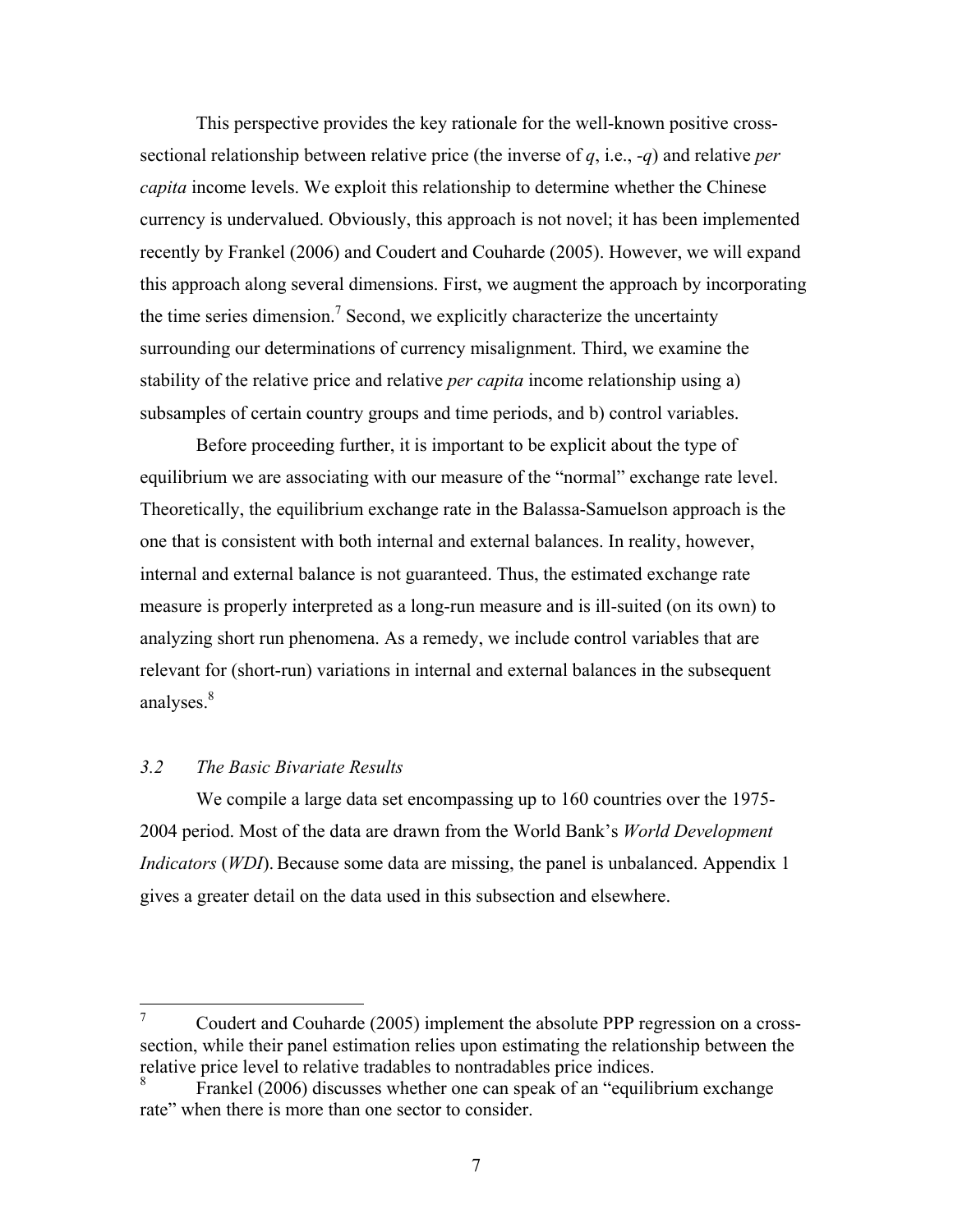Extending Frankel's (2006) cross-section approach, we estimate the real exchange rate-income relationship using a pooled time-series cross-section (OLS) regression, where all variables are expressed in terms relative to the US;

$$
q_{it} = \beta_0 + \beta_1 y_{it} + u_{it},\tag{5}
$$

where *q* is expressed in real terms relative to the US price level, *y* is real *per capita* income also relative to the US. $<sup>9</sup>$  The results are reported in the first two columns of Table</sup> 1, for cases in which we measure relative *per capita* income in either USD exchange rates or PPP-based exchange rates.

One characteristic of estimating a pooled OLS regression is that it forces the intercept term to be the same across countries, and assumes that the error term is distributed identically over the entire sample. Because this is something that should be tested, rather than assumed, we also estimated random effects and fixed effects regressions. The former assumes that the individual specific error is uncorrelated with the right hand side variables, while the latter is efficient when this correlation is non-zero.<sup>10</sup>

Random effects regressions do not yield substantially different results from those obtained using pooled OLS. Interestingly, when allowing the within and between coefficients to differ, we do find differing effects. In particular, with US\$ based *per capita* GDP, the within effect is much stronger than the between. This divergence is likely picking up short term effects, where output growth is correlated with other variables pushing up currency values. This pattern, however, is not present in results derived from the PPP-based output data.

 Interestingly, the estimated elasticity of the price level with respect to *per capita* income does not appear to be particularly sensitive to measurements of *per capita* income. In all cases, the elasticity estimate is always around 0.25-0.39, which compares

<sup>9</sup>  $\beta_0$  can take on currency specific values if a fixed effects specification is implemented. Similarly, the error term is composed of a currency specific and aggregate error if the pooled OLS specification is dropped.

Since the price levels being used are comparable across countries, in principle there is no need to incorporate country-specific constants as in fixed effects or random effects regressions. In addition, fixed effects estimates are biased in the presence of serial correlation, which is documented in the subsequent analysis.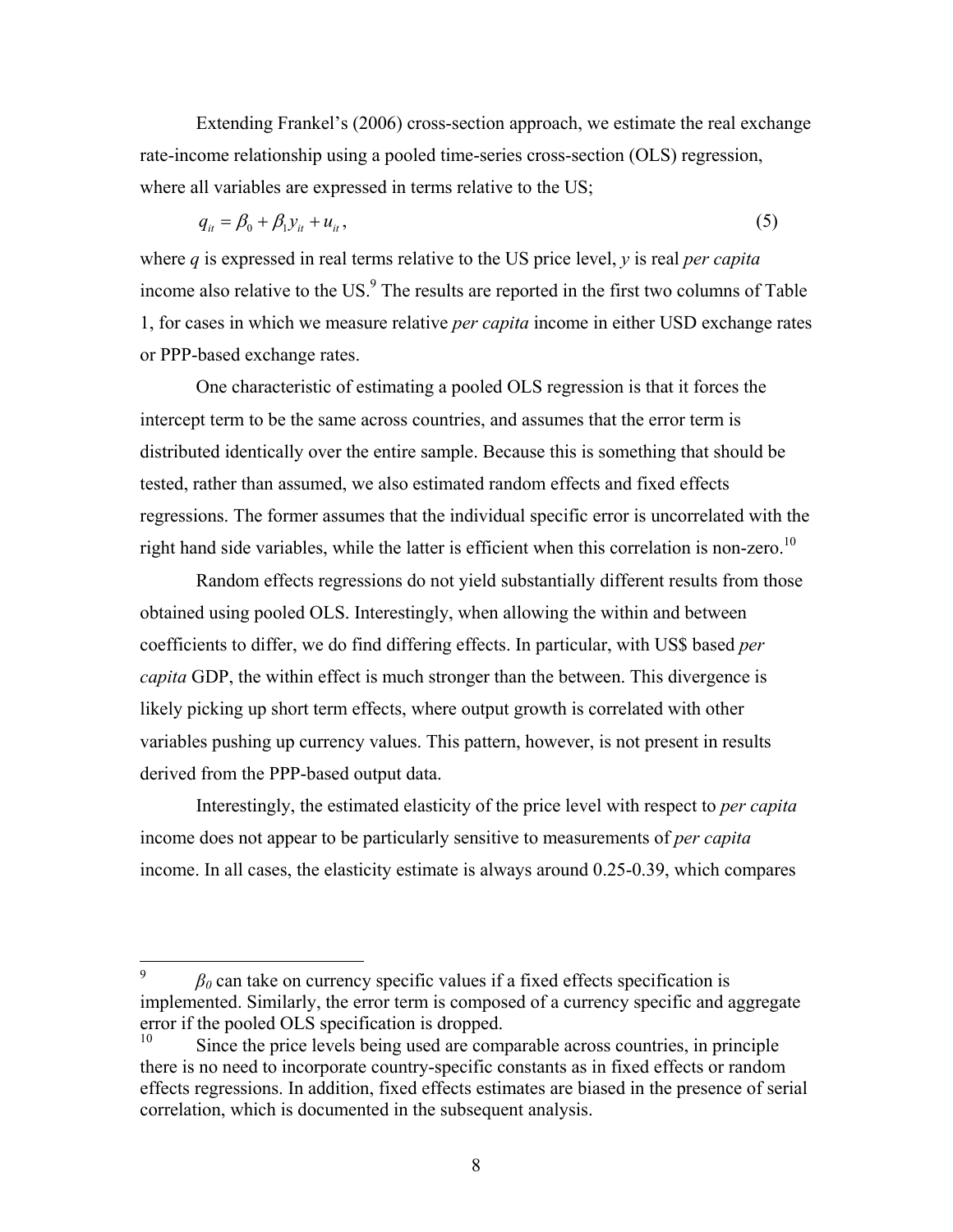favorably with Frankel's (2006) 1990 and 2000 year cross-section estimates of 0.38 and 0.32, respectively. $^{11}$ 

 One of the key emphases of our analysis is the central role accorded the quantification of the uncertainty surrounding the estimates. That is, in addition to estimating the economic magnitude of the implied misalignments, we also assess whether the implied misalignments are statistically different from zero. In Figure 3, we plot the actual and resulting predicted rates and standard error bands derived from the PPP-based data. The results pertaining to US\$ based *per capita* GDP data are qualitatively similar and, thus, are not reported for brevity.

It is interesting to consider the path that the RMB has traced out in the graph. It begins the sample as overvalued, and over the next three decades it moves toward the predicted equilibrium value and then overshoots, so that, by 2004, it is substantially undervalued — by 53% in level terms (greater in log terms). It is indeed a puzzle that the RMB path is different from the one predicted by the Balassa-Samuelson hypothesis. In comparing the observations at 1975 and 2004, we found that countries including Indonesia, Malaysia, and Singapore also experienced an increase in their income but a decrease in their real exchange rates. On the other hand, Japan – a country typically used to illustrate the Balassa-Samuelson effect, has a positive real exchange rate – income relationship. We reserve further analysis for future study.

In this context, we make two observations about these estimated misalignments. First, the RMB has been persistently undervalued by this criterion since the mid-1980s, even in 1997 and 1998, when China was lauded for its refusal to devalue its currency despite the threat to its competitive position.

Second, and perhaps most importantly, in 2004, the RMB was more than one standard error—but less than two standard errors—away from the predicted value, which in the present context is interpreted as the "equilibrium" value. In other words, by the standard statistical criterion that applied economists commonly appeal to, the RMB is not undervalued (as of 2004) in a statistically significant sense. The wide dispersion of

 $11$ Note that, in addition to differences in the sample, our estimates differ from Frankel's in that we measure each country's (logged) real GDP per capita in terms relative to the US rather than in absolute terms.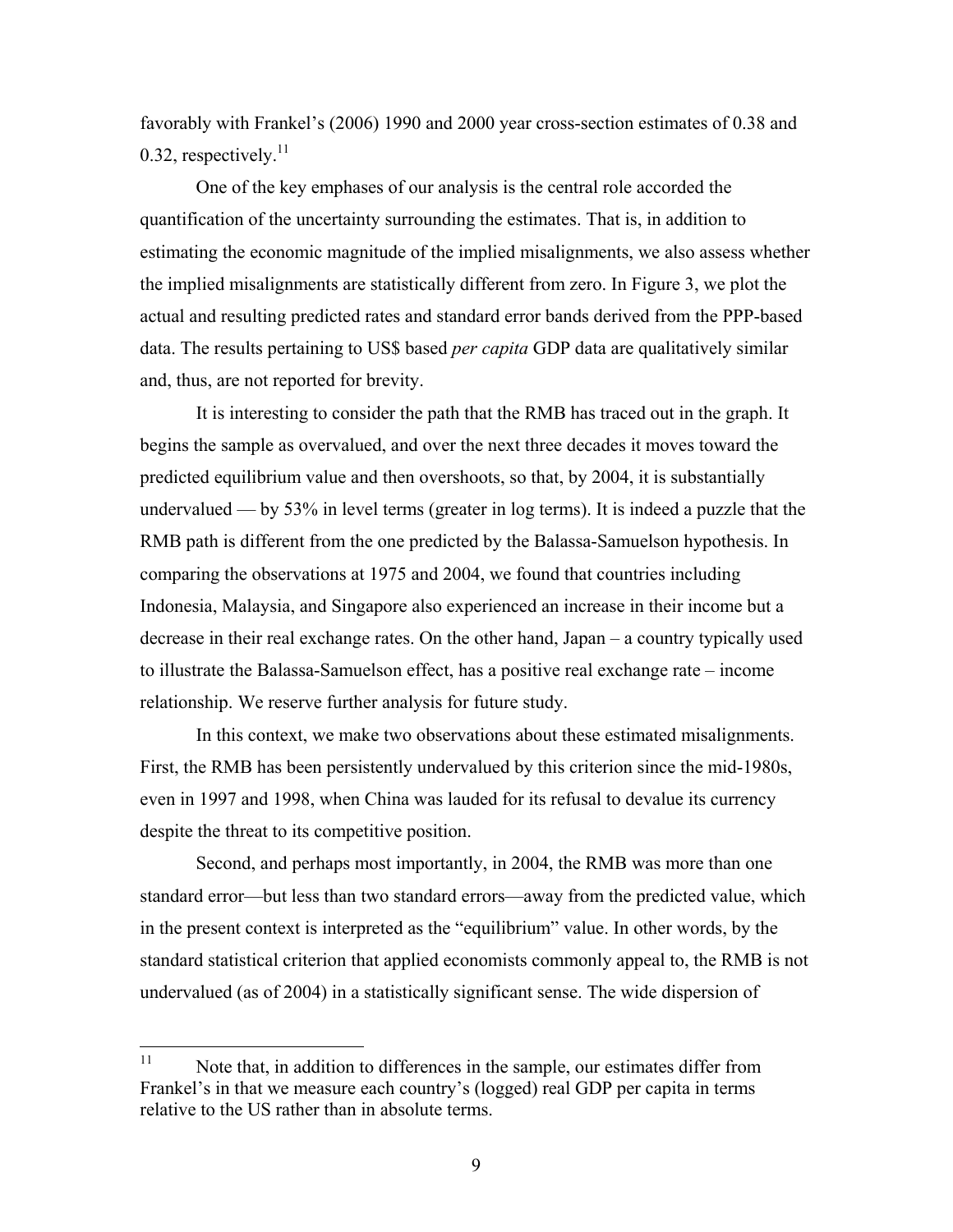observations in the scatter plots should give pause to those who would make strong statements regarding the exact degree of misalignment.

## *3.3 Controlling for Serial Correlation*

Notice that the deviations from the conditional mean are persistent; that is, deviations from the real exchange rate - income relationship identified by the regression are persistent, or exhibit serial correlation. It has an important implication for interpreting the degree of uncertainty surrounding these measures of misalignment. Frankel (2006) makes a similar observation, noting that half of the deviation of the RMB from the 1990 conditional mean exists in 2000. We estimate the autoregressive coefficient in our sample at approximately 0.89 to 0.91 (derived from USD- and PPP-based *per capita* income figures, respectively) on an annual basis. A simple, *ad hoc* adjustment based upon the latter estimate suggests that the standard error of the regression should be adjusted upward by a factor equal to  $[1/(1-\hat{\rho}^2)]^{0.5} \approx 2$ .

To provide a temporal dimension of the estimated misalignment, we trace the evolution of the RMB level over time, its predicted value, and the associated confidence bands adjusted to account for the serial correlation in Figure 4. The figure shows a striking feature – after controlling for serial correlation, the actual value of the RMB is always within one standard error prediction interval surrounding the (predicted) equilibrium value in the last 20 plus years! Combining this result and the large data dispersion observed in Figure 3, we have the impression that the data are not informative for a sharp misalignment inference – not just for the recent period but for the entire sample period.

While the *ad hoc* adjustment procedure offers a more accurate assessment of the degree of uncertainty surrounding the predicted level of misalignment, it gives no information on the estimated real exchange rate-relative income relationship that is free of serial correlation effects. In order to obtain estimates that are statistically correct in the presence of serial correlation, we implemented a panel version of the Prais-Winsten procedure.12 The results are reported in the third column of Table 1.

 $12$ 12 In essence, the Prais-Winsten method is an efficient procedure that incorporates serial correlation into the estimation process. We also implemented the Arellano-Bond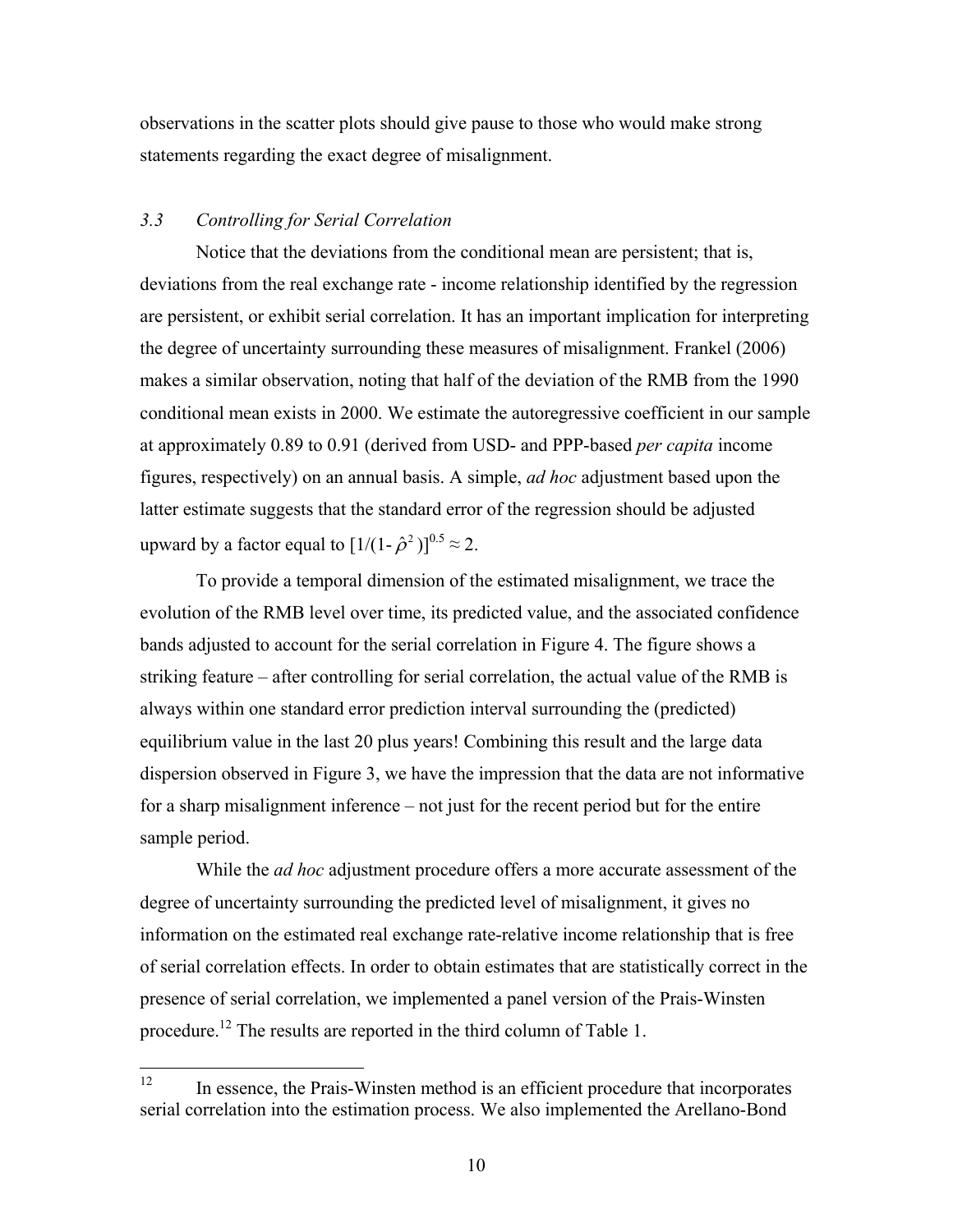The pooled OLS estimate using PPP-based *per capita* income indicates a short run elasticity of 0.15, which is about one-half of the coefficient estimate without the serial correlation adjustment. The implied rate of adjustment is about 0.93 and the implied long-run elasticity is an implausibly high value of around 2. Relaxing the assumption that the errors are the same across time and individual countries (i.e., the random effects regression), we obtain a smaller short-run and hence long-run elasticity – 0.13 and 1.8, respectively. Since the Hausman tests rejects the orthogonality of the constant and the right hand side variable, we also consider the fixed effects regression results. These indicate the cross-country elasticity as being 0.4 (that is the "between" effect), and the short run elasticity 0.04 (not significant).

Figure 5 shows the predicted RMB exchange rate based upon the pooled OLS estimates. Two observations are in order. First, for most of the sample period, the actual RMB value is within the one standard error prediction band – that is, the currency is insignificantly different from its predicted equilibrium value. The result is similar to the one depicted in Figure 4. Second, while the actual RMB value has been slightly below its predicted value since the 1997 Asian financial crisis year, the two values virtually have converged by 2004 and there is little indication of undervaluation. In fact, the 2004 actual value slightly exceeds the predicted one; suggesting an *over*valuation of 0.2 percent albeit statistically insignificant. The surprising result is a consequence of taking serial correlation seriously – that is dealing with the high degree of persistence in the real exchange rate over time.

That being said, most of the time, the actual exchange rate is within about one standard error of the predicted, suggesting that the case for overvaluation is about as strong (or weak) as the case for undervaluation. In other words, we can have little

 $\overline{a}$ 

approach that introduces lagged dependent variables into the model to account for serial correlation. The validity of the Arellano-Bond depends on the use of "good" instruments and the assumption that the number of time series observation is greater than the number of cross-sectional variables. In the current case, the choice of instruments is a practical issue and the time series dimension is smaller than the number of economies. In any case, the Arellano-Bond result is qualitatively similar to the one based on the *ad hoc* AR1 adjustment – the procedure gives a much larger standard error for a comparable estimate of undervaluation estimate given in Figure 3. These results are not presented for brevity.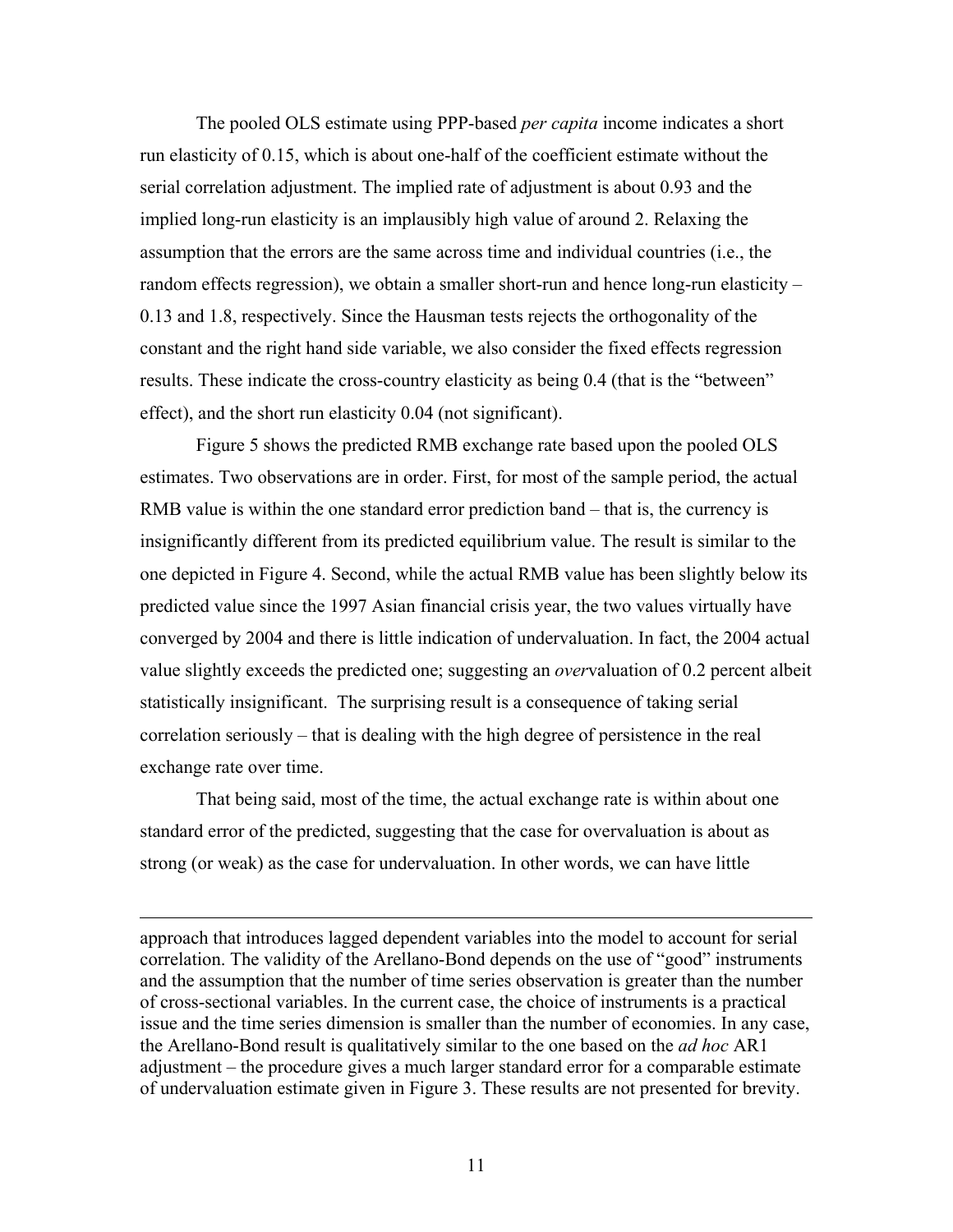certitude about RMB misalignment using this oft-used cross-country relationship between the real exchange rate and *per capita* income, once issues of serial correlation are explicitly accounted for.

It is well-known that serial correlation, if not appropriately corrected for, can lead to biased estimates and unreliable inferences. In the current exercise (illustrated in Figures 4 and 5), serial correlation is handled using two different approaches and yet yield similar inferences regarding RMB misalignment. Despite the apparent RMB undervaluation, both cases show that adjustment for serial correlation effects results in a much weaker case for a significantly undervalued RMB. In the next two sections, we shift our attention to other factors that might mediate the real exchange rate-relative income relationship.

## **4. Analyses of Subsamples**

In the current and subsequent sections, we consider several variations of the basic bivariate structure in order to assess the robustness of our findings. To simplify presentation and conserve space, we focus on results pertaining to PPP-based output data and omit plots of the estimated misalignment profiles. In general, the results are quite robust to the choice of output data. The omitted results are available upon request or in Cheung, Chinn, and Fujii (2006).

## *4.1 Developed/Developing and Income Stratifications*

In Table 2, we report the results obtained from developed and developing countries. Interestingly, we find that the pooled OLS estimate is much larger for the developed countries than for the developing. This is somewhat surprising, given the widespread belief that Balassa-Samuelson effects are more pronounced in developing countries. Furthermore, the F-test indicates that the GDP effects are significantly different across the two country groups.

We investigate further by estimating random effects models. For developed countries, the GDP effect under the random effects model is substantially smaller than the one under the OLS setting; 0.19 versus 0.75. The change in the case of developing countries is much less dramatic, and the random effects model gives a stronger GDP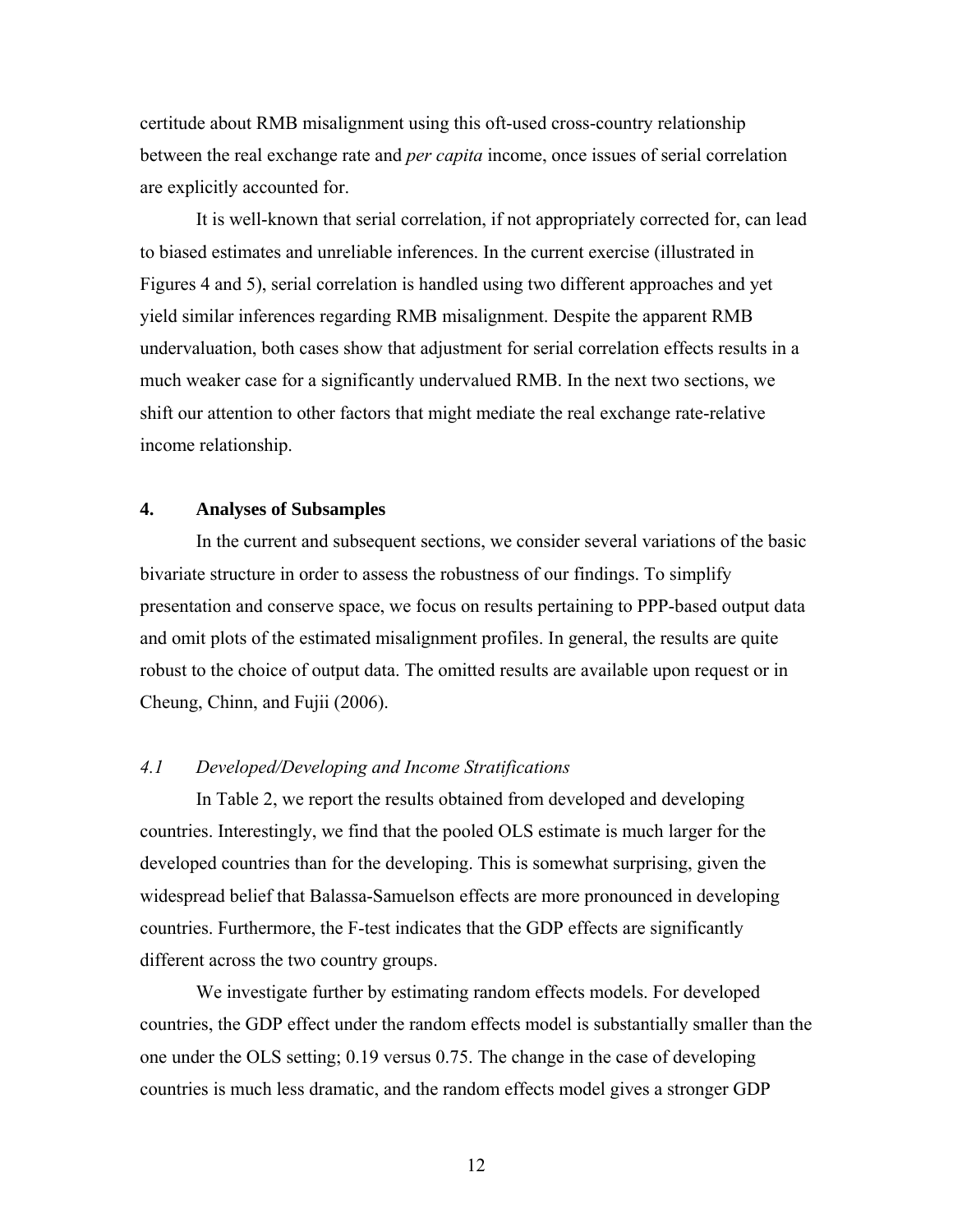effect. Interestingly, the random effects specification reverses the relative size of the GDP effect so that now the slope coefficient is greater in developing countries. Since the Hausman test fails to reject the exogeneity assumption, we can be relatively confident that these values are representative.

Using the developing country pooled OLS estimates, we find that the RMB is 51% misaligned as of 2004. However, the actual rate is still within two standard errors of the predicted.

 When we break the sample into finer categories – namely into high, middle, and low income groupings – we find a pattern wherein the pooled OLS estimates are highest in the highest income group, and declines with income grouping (Table 3). A formal Ftest confirms that the estimated GDP effects are significantly different across these income groups.

 Moving to the random effects specifications, which appear to be appropriate for the high and middle income groupings, one finds that the elasticities are about the same, at 0.16 versus 0.14. Table 4 also shows the between effects' estimate of the exchange rate-income elasticity of -0.26 for low income countries, while the within effect is about a half. In other words, for low income countries, there is substantial variation over time due to income changes.

 Using the middle income country estimates, we estimate the extent of RMB undervaluation as close to 48% at 2004, but still within the two standard error band.

# *4.2 The East Asian Economies*

One question that stands out in our view is whether East Asia as a whole is distinguished from other countries in terms of its experience with real exchange rates. In addition, we have some *a priori* idea that Africa at the very least behaves in a different way than other developing countries. Hence, we also stratify the sample by regional grouping. The estimation results in Table 4 and the F-test statistics in its Notes section provide some evidence that there are indeed significant regional differences.

 Asia and Latin America do not differ substantially in terms of the pooled OLS estimates, while Africa's coefficient is somewhat lower. The random effects specification is rejected by Hausman tests; looking to the fixed effects regressions, we find the pattern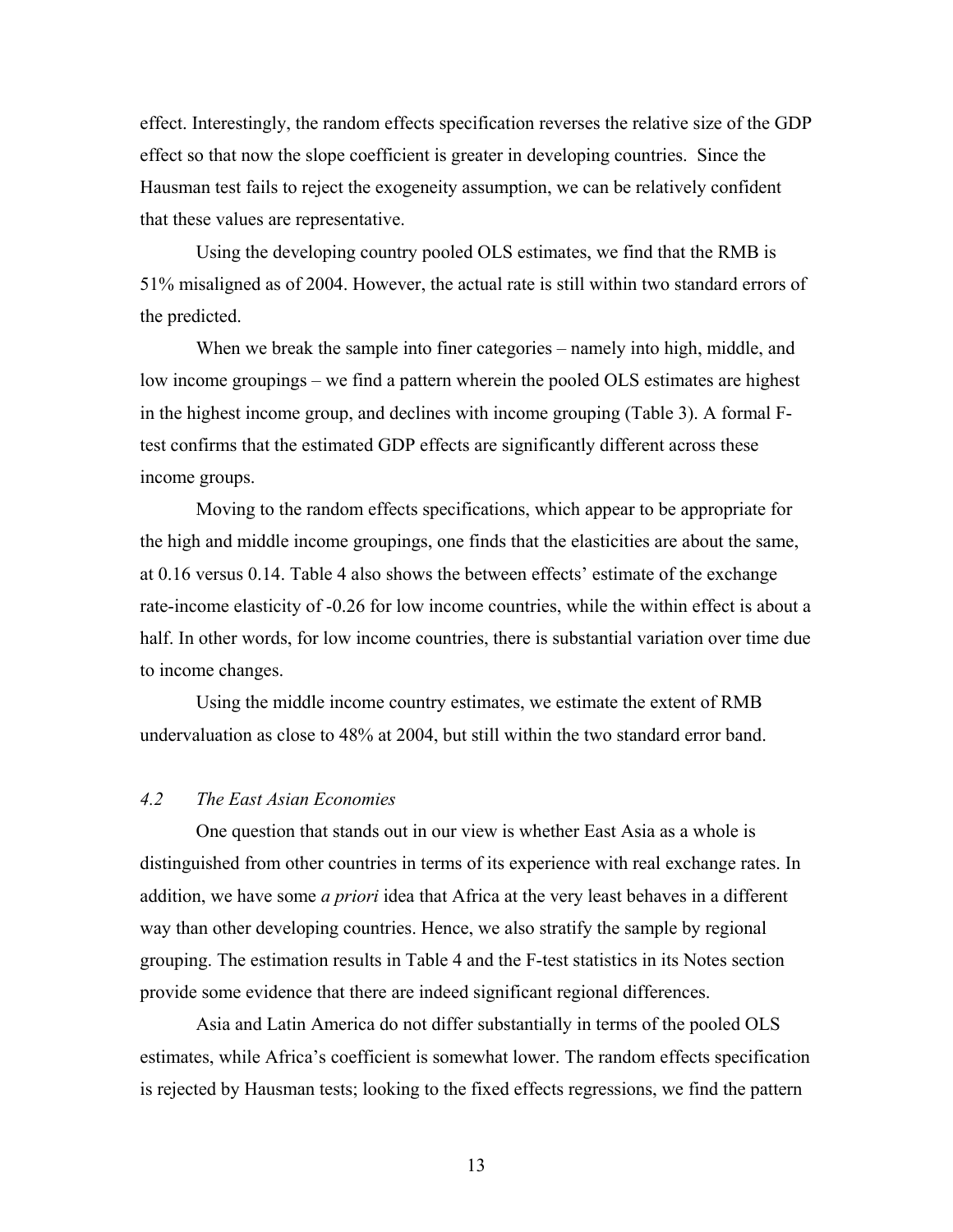mentioned in the previous section repeated. That is, in the relatively higher income Asia grouping, the between coefficient is fairly high, while the within is actually negative.<sup>13</sup> The Latin America grouping exhibits about equally sized coefficients, while for Africa, the within coefficient dwarfs the nonsignificant between coefficient. In sum, we conclude that it is important to differentiate between country groupings.

Using the Asia-specific coefficients, we find a 49% undervaluation for RMB, once again within the two standard error band.

# *4.3 Different Sample Periods*

A third dimension along which to split the sample is along the time dimension. In particular, we use a break point of 1989/90, approximately halfway through the full sample.

 The results reported in Table 5 are quite interesting. According to the OLS results, the slope coefficient is larger, by about 75%, in the more recent period.<sup>14</sup> However, this result does not stand up to allowing for random effects. Since the Hausman test rejects in the second subsample, we discuss the fixed effects estimates, which indicate the between effect has indeed been quite strong over the last fifteen years, while the within effect is essentially zero. That is important, as we consider the fact that Chinese *per capita* income has been rising rapidly over time. These results suggest that the average *per capita* income is what is important in assessing under or overvaluation. Using the pooled OLS estimate results, we find the RMB is undervalued by 67%.

 Although our sample stratification scheme is not exhaustive, the results so far inspire two general observations. One is that the GDP effect in the real exchange raterelative income regression varies across country groups and across historical periods. Second, the results from these subsamples do not change the basic message developed in the last section – that is, the case for RMB undervaluation is not that strong once sampling uncertainty is taken into consideration. Further, when we accounted for serial

 $13<sup>°</sup>$ <sup>13</sup> See Devereux (1999) for an early observation of this pattern.

The slope coefficient estimates from year-by-year regressions show a similar upward trend. The slope coefficient starts with a low of 0.14 at 1975 and moves up gradually to the high of 0.39 at 1995. Then it stays quite steady around the level of 0.36 for the rest of the sample.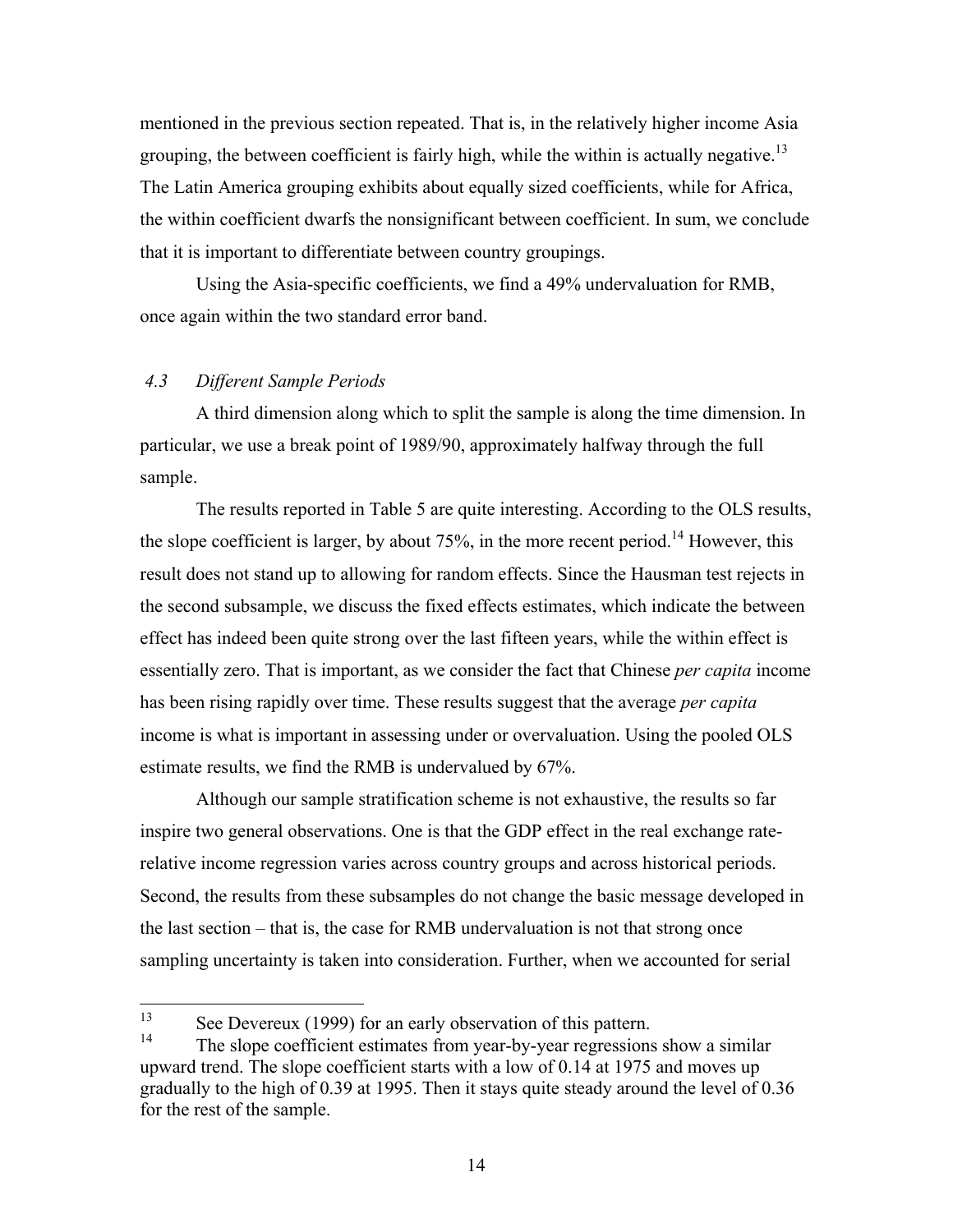correlation in the estimation process, the magnitude of undervaluation is substantially reduced.

#### *5.* **Beyond the Bivariate Framework**

### *5.1 Demographics, Policy, and Financial Development*

One remarkable feature of the previous results is the finding that the RMB is almost always undervalued by close to 50% in log terms – regardless of the sample used to make the assessment; moreover the null of no undervaluation cannot typically be rejected. These findings could be driven by the fact that the bivariate framework does not explicitly consider (short-run) internal and external imbalances which might be associated with certain variables. In this context, the serial correlation in the error term could signify the omission of serially correlated explanatory variables. Even though we can econometrically fix the serial correlation problem (see Section 3.3), it might be preferable to identify the relevant variables, in order to resolve the problem in economic terms. These points suggest that one might want to broaden the set of determinants.

Once one moves away from a simple world where the *per capita* income differential is a proxy for Balassa-Samuelson effects, a whole universe of additional determinants suggest themselves. In particular, if the income variable proxies not only for productivity differentials, but also non-homotheticity of preferences, savings propensities, or impediments to the free flow of capital, then one would wish to include variables that pertain to these factors. Hence we augment the relative *per capita* income with demographics – under 14 and over 65 dependency ratios – and with an index of capital account openness developed by Chinn and Ito (2006). We include a government deficit variable because Chinn and Prasad (2003) find that it explains part of current account balances over the medium term. Finally, financial deepening is proxied by an M2/GDP ratio.

The results are reported in the first column of Table 6. Interestingly, the elasticity of the price level with respect to relative income is not drastically altered, relative to the original full-sample bivariate regression estimates (Table 1). Moreover, the additional variables enter in with statistical significance (with the exception of the government deficit variable).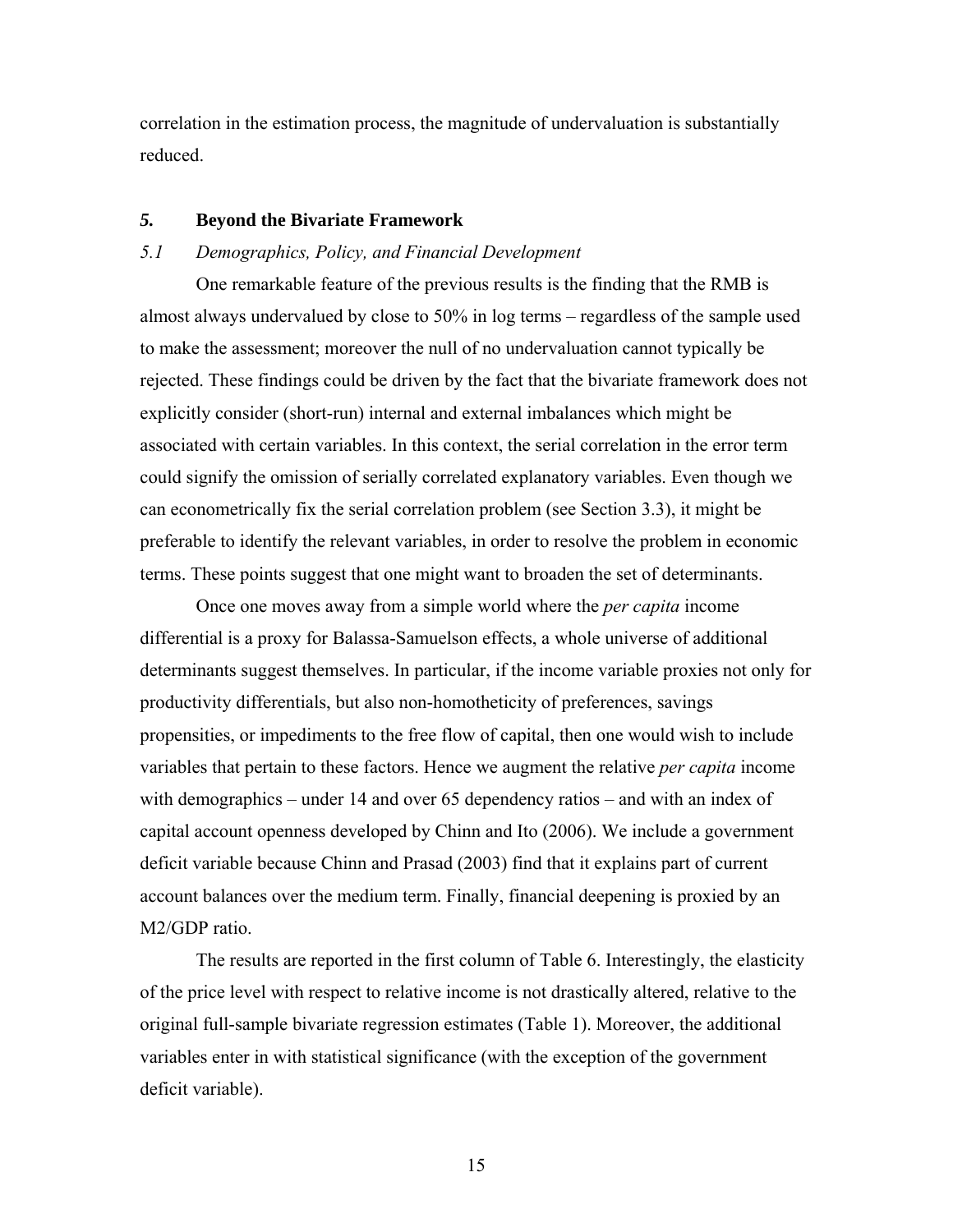Overall, the results suggest that capital account openness increases the equilibrium value of the currency. Financial deepening also has a positive effect. This result does not appear to be the consequence of a spurious "credit boom" effect, since the "between" coefficient is more important than the "within" (or over time) coefficient.

When we plot the time profile of the implied RMB undervaluation using the pooled OLS specification, we find a nominal undervaluation greater than one standard error starting 1994, the year China moved from a dual to a unified exchange rate arrangement. Nonetheless, the estimated degree of undervaluation is usually within the two standard error prediction band and is only slight outside the band in 2004. The actual RMB value is just outside the two standard prediction error bands at the very end of the sample period; in this instance the undervaluation is 76%. Apparently, the inclusion of these additional explanatory variables tends to indicate greater misalignment.<sup>15</sup>

# *5.2 Capital Account Openness and Institutions*

 One oft-heard argument is that the Chinese economy is special – namely it is one that is characterized by extreme corruption, as well as an extensive capital control regime. We investigate whether these two particular aspects are of measurable importance in the determination of exchange rates and, if so, whether our conclusions regarding RMB misalignment are altered as a consequence.

 We augment the basic real exchange rate-relative income relationship with the aforementioned Chinn-Ito capital account openness index. In addition we use the *International Country Risk Guide*'s (ICRG) Corruption Index as our measure of institutional development (where higher values of the index denote less corruption).

 The results are reported in the second column of Table 6. Since the corruption index is very slow moving, with a small time-varying component, it does not make too much sense to look at the fixed effects and random effects estimates. Focusing on the pooled estimates from PPP-based output data, one observes that the *per capita* income coefficient is largely in line with the previous estimates. Similarly, capital account openness enters in positively, but not significantly. On the other hand, the (lack of)

<sup>15</sup> Although the use of a fixed effects model yields a much smaller misalignment in this, and the subsequent, case. These results are available upon request.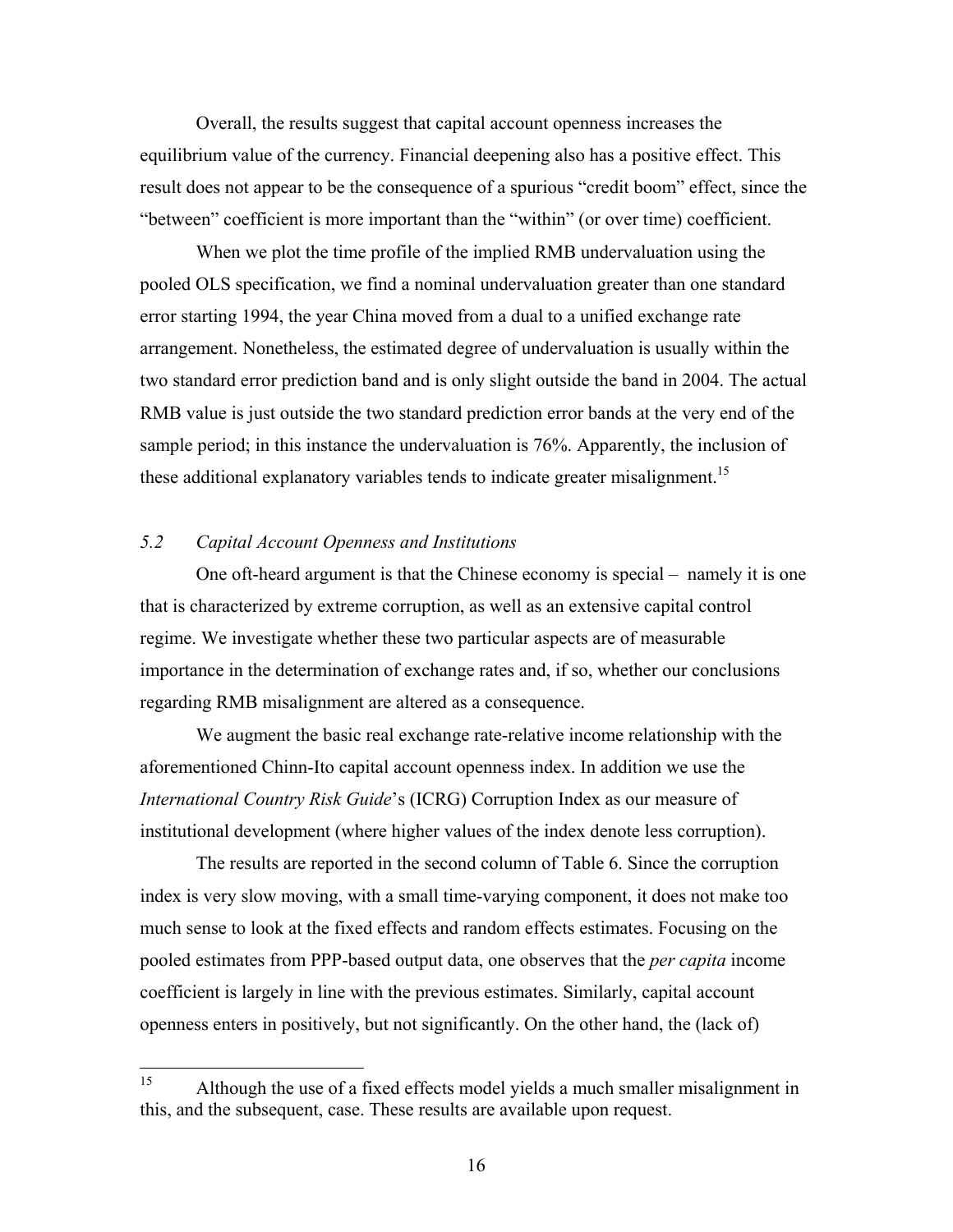corruption enters in positively only when income is measured in PPP terms: The less corruption, the stronger the local currency.

 We include an interaction term to allow for varying effects of capital openness in the presence of corruption. The estimates indicate that when capital account openness increases *in absence of corruption*, then the currency appreciates. This finding implies that when the capital account openness increases in the presence of relatively high levels of corruption, the equilibrium value of the currency is weaker.

When we examine the time profile of the implied RMB undervaluation under the current model specification, we find that the standard error bands are wider, and the estimated degree of undervaluation commensurately smaller. In log terms, the undervaluation in 2004 is somewhat smaller than in the previous case, 72%. In other words, to the extent that lack of transparency is given at an instant, the RMB is still not undervalued at conventional levels of statistical significance.

In sum, these control variables help explain a small portion of the estimated undervaluation reported in the previous section. However, when sampling uncertainty is taken into consideration, we still end up with the same inference: there is no strong and consistent statistical evidence of RMB misalignment in the recent sample period. Rather, the actual RMB value is in almost every case within the corresponding prediction interval. It is also noted that, despite the added variables, serial correlation is again found in specifications considered in Section 5.1 and 5.2. Further, results from the Prais-Winsten procedure that controls for serial correlation give a much smaller estimate of RMB undervaluation.16

## **6. Discussions**

In the current debate regarding RMB valuation, some consider the large current account surplus a clear and unambiguous evidence of substantial RMB undervaluation. We recognize the contentious nature of the debate regarding the causes of, say, the US current account deficits with China and the related implications for exchange rate

<sup>16</sup> Indeed, the decline in the estimated degree of undervaluation is quite substantial. The Prais-Winsten procedure yielded an estimated 4.2 % undervaluation compared with 76% in Section 5.1 and an estimated 8.7 % undervaluation compared with 72% in Section 5.2. Both serial correlation adjusted estimates are well within the one standard error band.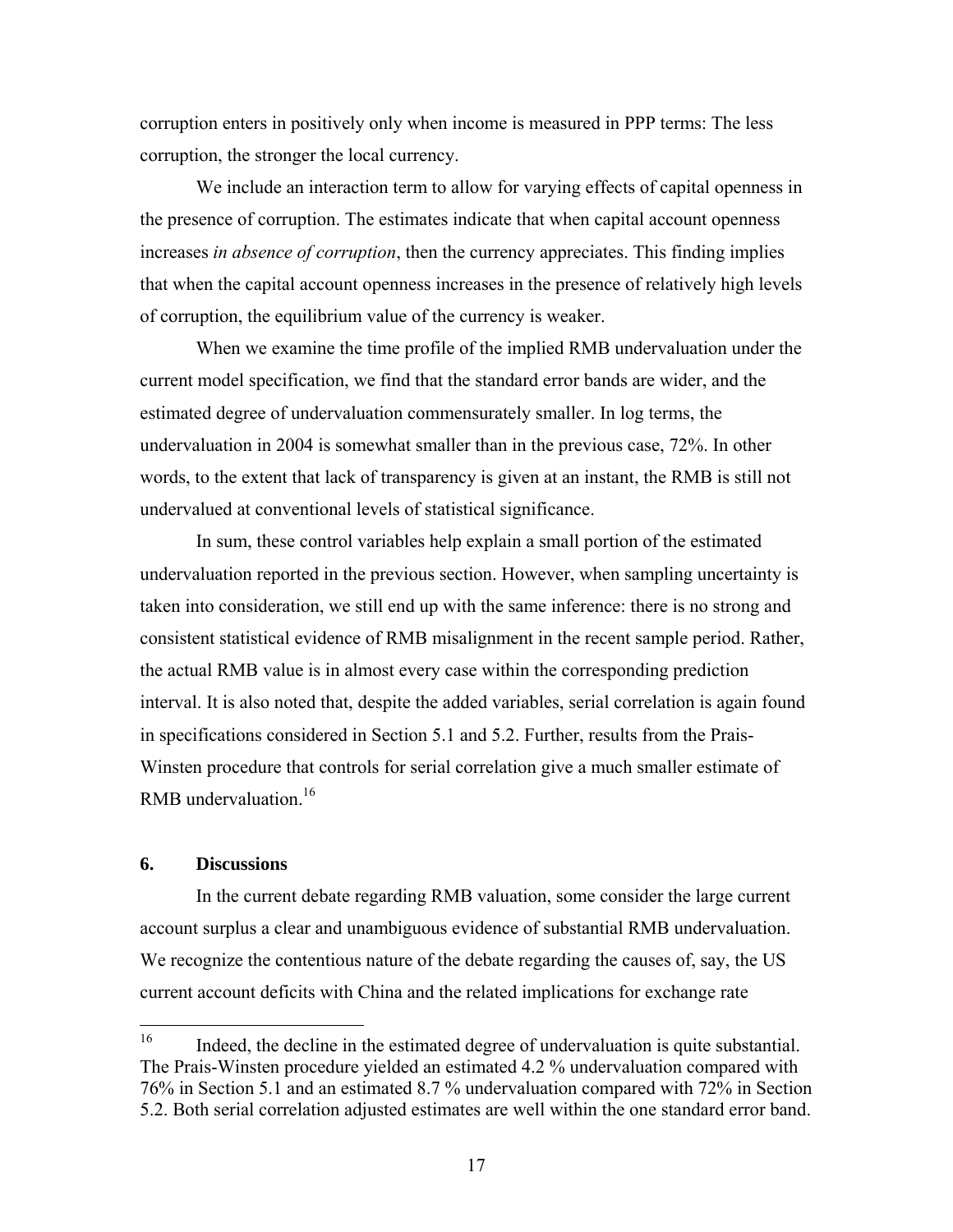valuation. In Section 5, we augmented our basic specification with a government deficit, financial deepening, and demographic variables in the list of explanatory variables to account for the effects of current account balances on exchange rates indirectly.<sup>17</sup>

As a robustness check, we also considered the direct effect of a current account balance variable. Specifically, the lagged value of the current account to GDP ratio relative to that of the US was added to all specifications presented thus far. To save space, we only report results pertaining to the two specifications considered in Section 5 to illustrate the point (see Table 7). In general, the current account balance variable has a small coefficient estimate and its presence does not noticeably alter other coefficient estimates. One puzzling observation is that its sign changes across model specifications – four estimates are positive and the other four are negative.<sup>18</sup> All the negative estimates are statistically significant while only one positive estimate is significantly different from zero. The inclusion of the current account balance variable, nonetheless, does not yield a statistically significant RMB undervaluation result.<sup>19</sup>

In passing, we would like to mention that China's rapid international reserve accumulation is another oft-cited evidence of RMB undervaluation. That particular argument, however, may require additional analysis. Prasad and Wei (2005), for example, show that changes in the capital account, rather than the current account, contributed to China's recent reserve buildup and, thus, the buildup may be self-fulfilling.

While the empirical results thus far point to the difficulty in establishing the claim that RMB is significantly undervalued, it is imperative to recognize that these results *do not* constitute evidence of no undervaluation. Indeed, the statistical evidence is so "weak" that we cannot reject a wide range of hypotheses. For instance, we could not reject the null hypothesis that the RMB is 20% undervalued. In other words, the empirical relationship is very imprecisely estimated. That is, the empirical models and data are not sharp enough to allow a definite statistical conclusion. A corollary is that it is hard to

 $17\,$ The indirect approach avoids the technical issue of endogeneity. See, for example, Chinn and Prasad (2003) for determinants of current account balances.

Apparently, the association between the current account and the real exchange rate is an unsettled issue. For example, Rogoff (1996, p. 663) points out that "from a theoretical perspective, virtually any correlation between the current account and the real exchange rate can be easily rationalized."<br><sup>19</sup> Other related results are available upon request.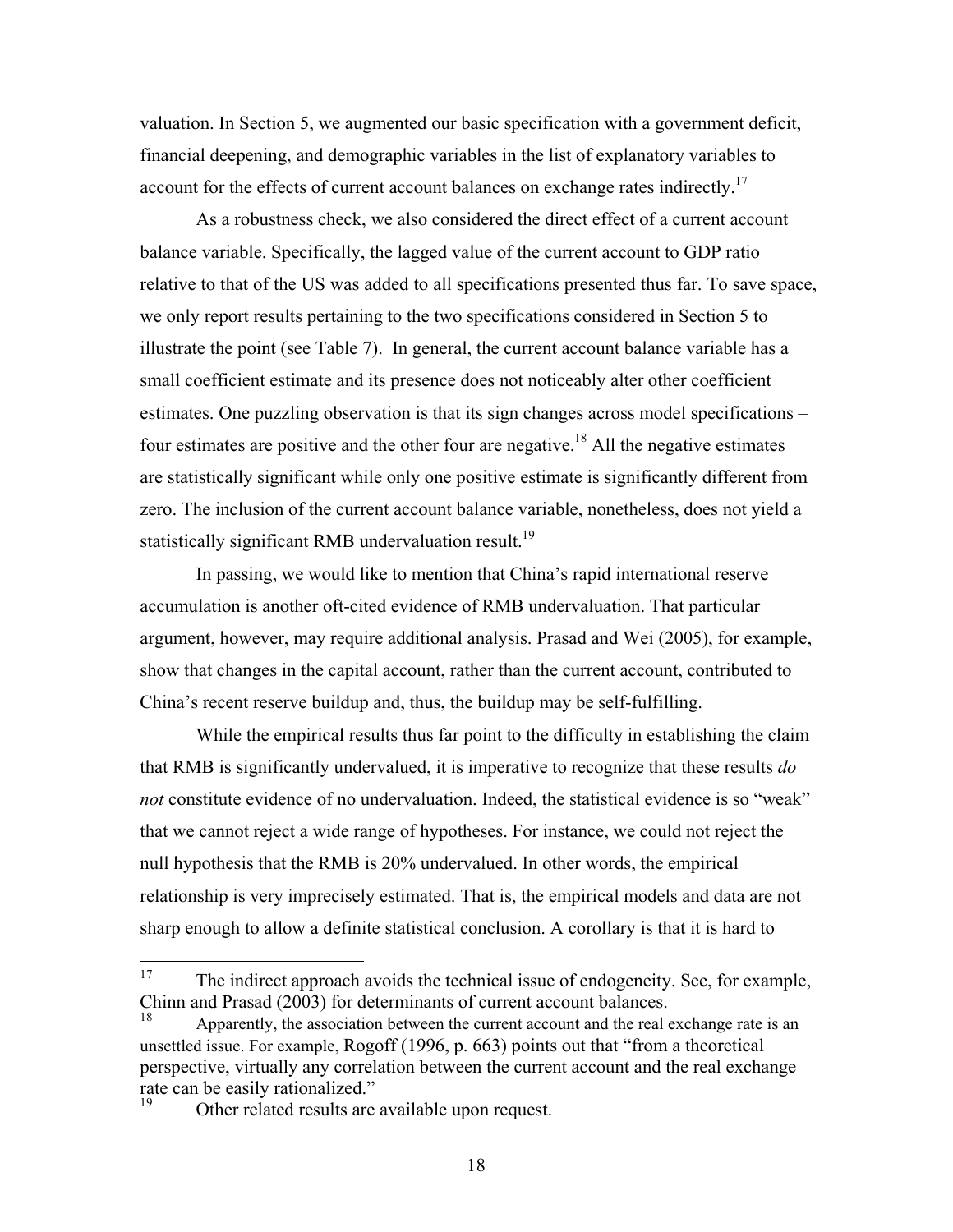formulate an adjustable-peg policy because it is hard to statistically establish evidence against a misaligned peg.

Our bivariate estimation results identify 83 significant overvaluation cases and 78 significant undervaluation cases. Most of these instances correspond to extreme political and economic conditions. It is noted that the real exchange rates of Thailand in 1996 and Argentina in 2001 are identified to be *insignificantly* misaligned.<sup>20</sup> The evidence is possibly indicative of the model's inability to reveal conditions before financial crises and the imprecision of the estimates.

This imprecision appears not to be unique to the current exercise, even though it is often overlooked. Dunaway, Leigh, and Li (2006) make a similar observation from a different perspective. These authors, using the RMB as an example, show that equilibrium real exchange rate estimates obtained from the various approaches and models commonly used in the literature exhibit substantial variations in response to small perturbations in model specifications, explanatory variable definitions, and time periods. That is, inferences regarding misalignment are very sensitive to small changes in the way the equilibrium exchange rate is estimated.

Data reliability makes the situation even murkier. The quality of data from, say, emerging markets is always a concern. Given its growing significance in the world economy, the reliability of China's official data is a subject of intense debate. At the end of 2005, China revised its GDP figures after a year long nationwide economic census. Specifically, the 2004 figure was revised upward by  $17\%$ <sup>21</sup>. Thus, one has to interpret estimates of misalignment, including the ones reported in the current exercise, with great caution.

# **7. Summary and Some Concluding Thoughts**

In the current exercise, we undertake an objective evaluation of the thesis of RMB undervaluation using conventional empirical methods of inference. Anticipating the

<sup>20</sup> The bivariate estimation results indicate that a) the Thai baht was undervalued by 13.1% in 1996, and b) the Argentine peso was undervalued by 2.9% in 2001. On the other hand, results from the extended models considered in Section 5 show that the Argentine peso was overvalued by 12.1 % in 2001 while the Thai baht was undervalued. The finding of small deviations for the Thai baht is not atypical; see e.g. Chinn (2000b).

The World Bank data used here do not incorporate this round of data revision.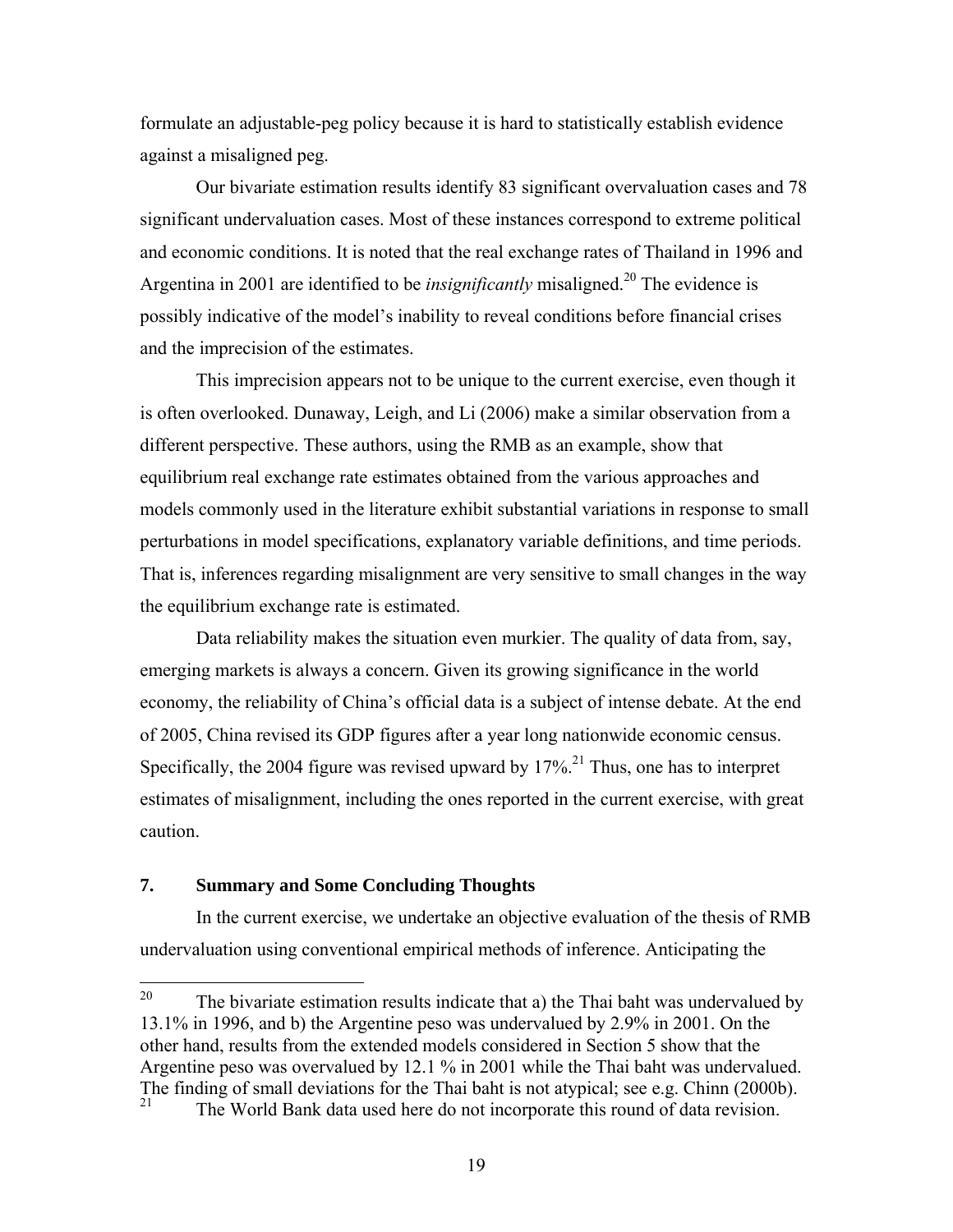problems associated with using standard exchange rate models – including the FEER/BEER models commonplace in the practitioner literature – to explain exchange rate behavior of developing and transition economies, we opt to rely upon the more straightforward and robust relative price and relative output framework.

We extend the existing literature along several dimensions. First, we analyze relative price and relative output relationship in a panel time-series cross-section framework in order to improve power, and so as to be able to trace out the time profile of misalignment measures. Second, we base our inferences on the property of misalignment estimates. In particular, we explicitly account for the effects of sampling uncertainty and serially correlated errors on our inferences regarding the extent of currency misalignment. Third, we examine the stability of the relative price and relative output relationship and the corresponding implications for the analysis of misalignments.

 Under the basic specification and some of its variants, the RMB is found to be undervalued – a result that is consistent with the conventional wisdom. The result, however, does not survive a close scrutiny of the empirical evidence.

One general observation is that, when one implements the standard operating procedure of accounting for sampling uncertainty in making inferences, there is no evidence supporting the claim that RMB is substantially undervalued, using conventional significance levels. Depending on the specification under examination, the actual RMB value is usually within one or two standard errors of its predicted level. Our inability to establish a convincing statistically significant result applies to most, if not all, the models and time periods under consideration. We also believe that our results accounting for serial correlation are extremely important, and bear upon the interpretation of the extant literature. With technical procedures controlling for serial correlation effects, the evidence for RMB undervaluation is substantially weakened.

A by-product of our exercise is the finding that the relative price and relative output relationship is neither constant over time nor across country groups. The wide diversity of estimated output effects implies variously higher or lower misalignment estimates, but it does not alter the basic result that the RMB is not significantly different from its predicted equilibrium value.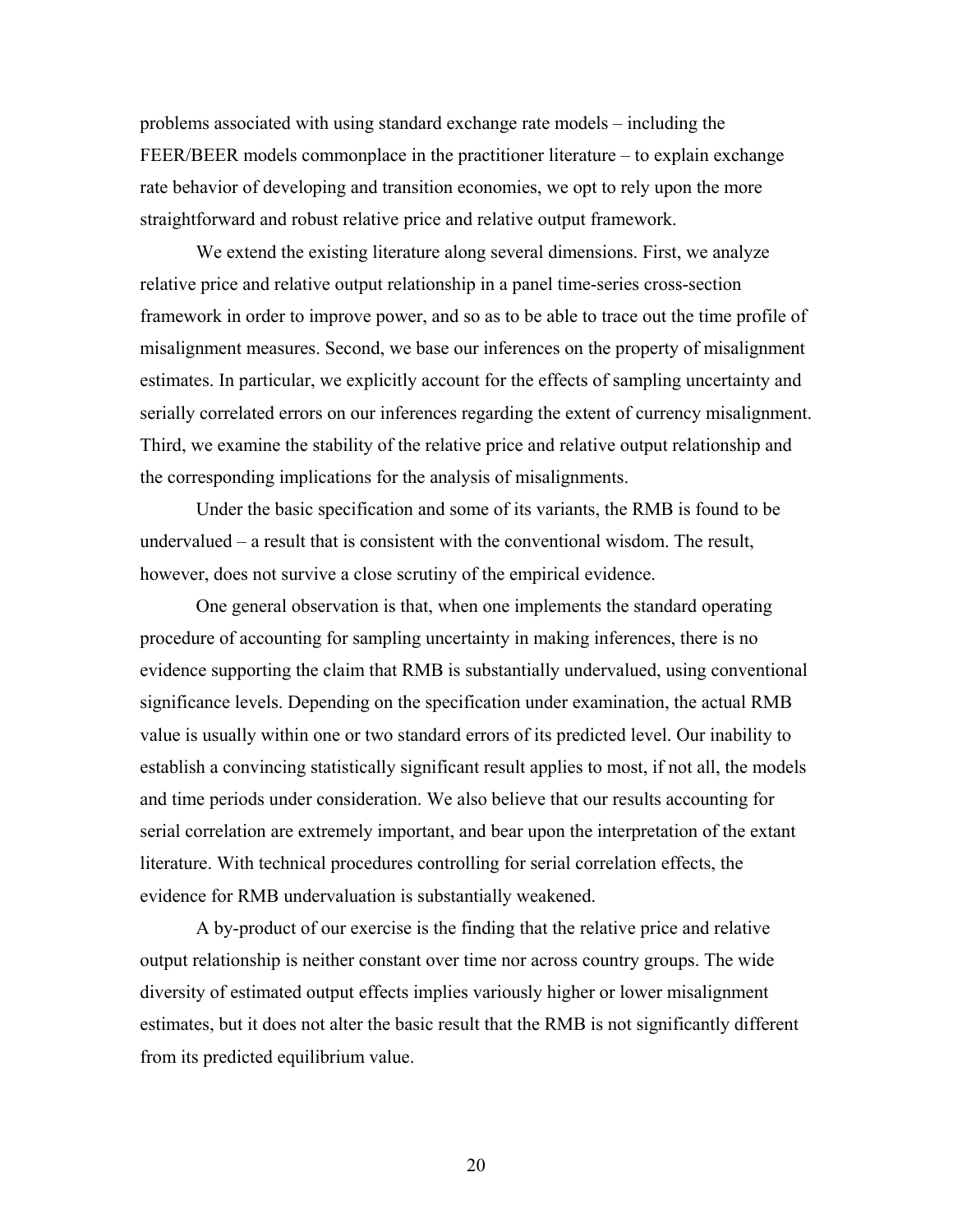It is also important to make it clear that we do not claim that the relative price and relative output relationship is the most appropriate framework for studying the RMB exchange rate behavior. Even though the framework we have adopted has certain advantages over some standard exchange rate models in cross-country analysis that involves transitional and developing economies, more effort has to be made to capture the special features of these economies. The addition of several control variables suggested by the literature might be a good first (empirical) step in the right direction. However, we admit that a more elaborate theoretical framework would be very helpful in guiding future work.

 For instance, the finding that capital account openness and (the lack of) corruption matters for the level of the exchange rate suggests that our understanding of when a currency is misaligned is highly circumscribed. Other factors that warrant attention include the large buildup of nonperforming loans and the structural weakness of the financial sector. These factors, combined with corporate governance and labor market rigidity, are likely to have significant implications for the equilibrium value of RMB which are not fully captured in the current exercise.

It is worth repeating that our results highlight the difficulty of delivering a clear statistical evidence of RMB undervaluation, which is in accordance with the well-known result that it is quite difficult to model exchange rates in general. But these results do not necessarily mean that there is no undervaluation.

In a broader perspective, the finding of a highly uncertain equilibrium real exchange rate buttresses the case for a cautious exchange rate policy that avoids shocks to the Chinese economy.

Given the limited flexibility of the Chinese financial system and the presence of structural economic rigidities, an abrupt change in Chinese exchange rate policy could lead to some significant challenges to economic growth and stability. The current measured approach to exchange rate regime liberalization, coupled with increasing imports and domestic consumption, might facilitate a resolution of global imbalances. However, in our view, this goal will only be achieved if combined with appropriate policy changes in other countries (e.g. the US).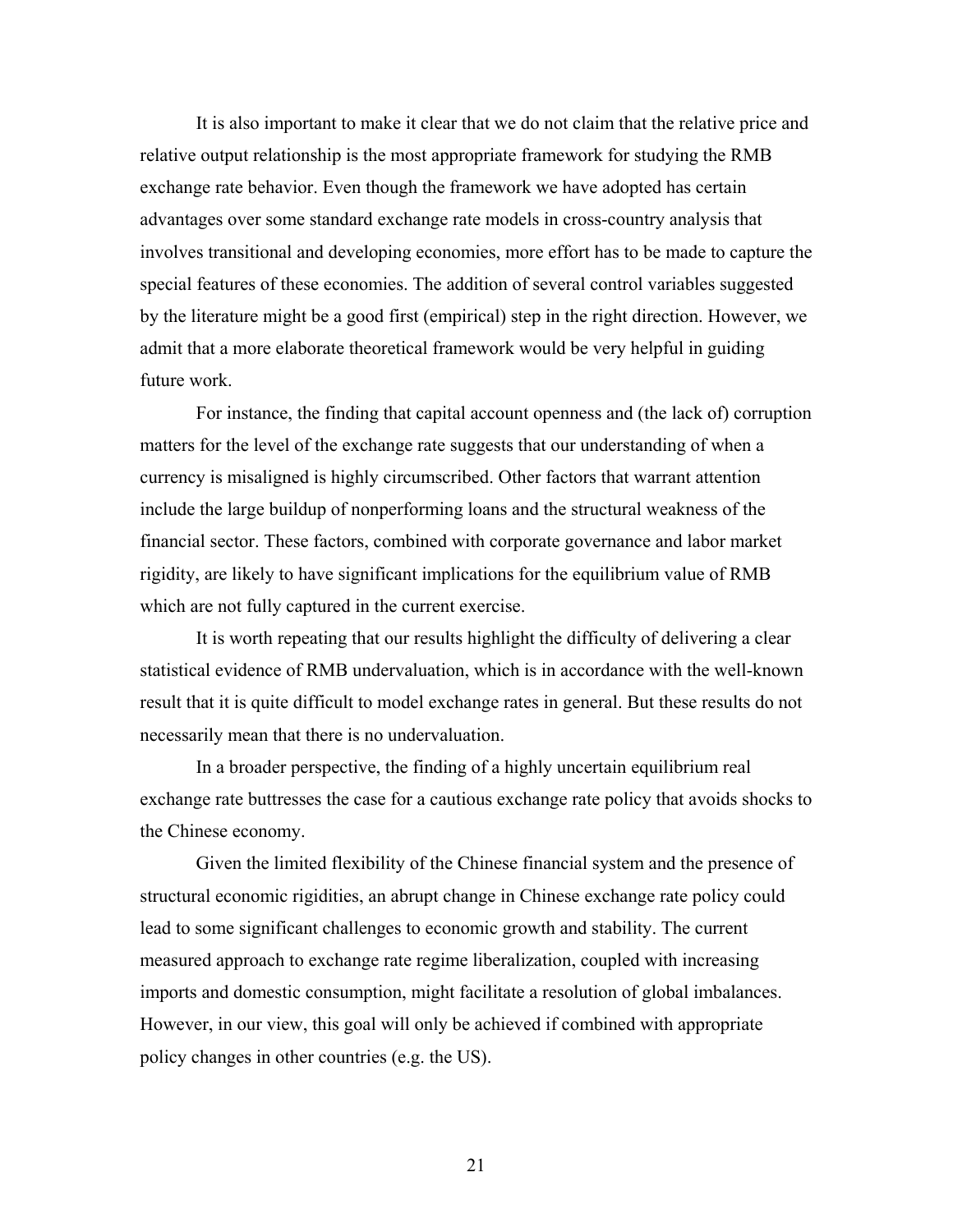#### **References**

- Balassa, B. 1964, The Purchasing Power Parity Doctrine: A Reappraisal, *Journal of Political Economy* 72, 584-596.
- Beck, T., Demirgüc-Kunt, A., Levine R., 2000, A new database on financial development and structure, *Policy Research Paper* No. 2147 (Washington, D.C.: World Bank).
- Bosworth, B., 2004, Valuing the Renminbi, paper presented at the Tokyo Club Research Meeting, February 9-10.
- Cairns, J., 2005, China: How Undervalued is the CNY?, *IDEAglobal Economic Research* (June 27).
- Canzoneri, M., Cumby, R., Diba, B., 1996, Relative Labor Productivity and the Real Exchange Rate in the Long Run: Evidence for a Panel of OECD Countries, *Journal of International Economics* 47 (2), 245-66.
- Cheung, Y., Chinn, M., Fujii, E., forthcoming, The Illusion of Precision and the Role of the Renminbi in Regional Integration, in Hamada, K., Reszat, B., Volz, U. (editors), *Prospects for Monetary and Financial Integration in East Asia: Dreams and Dilemmas*.
- Cheung, Y., Chinn, M., Fujii, E., 2006, The Overvaluation of Renminbi Undervaluation, UCSC Working Paper.
- Chinn, M., 2000a, The Usual Suspects? Productivity and Demand Shocks and Asia-Pacific Real Exchange Rates, *Review of International Economics* 8 (1), 20-43.
- Chinn, M.D., 2000b, Three Measures of East Asian Currency Overvaluation, *Contemporary Economic Policy* 18 (2), 205-214.
- Chinn, M., Ito, H., 2006, What Matters for Financial Development? Capital Controls, Institutions and Interactions, *Journal of Development Economics* 61 (1), 163-192.
- Chinn, M., Prasad, E., 2003, Medium-Term Determinants of Current Accounts in Industrial and Developing Countries: An Empirical Exploration, *Journal of International Economics* 59 (1), 47-76.
- Coudert, V., Couharde, C., 2005, Real Equilibrium Exchange Rate in China, *CEPII Working Paper* 2005-01 (Paris, January).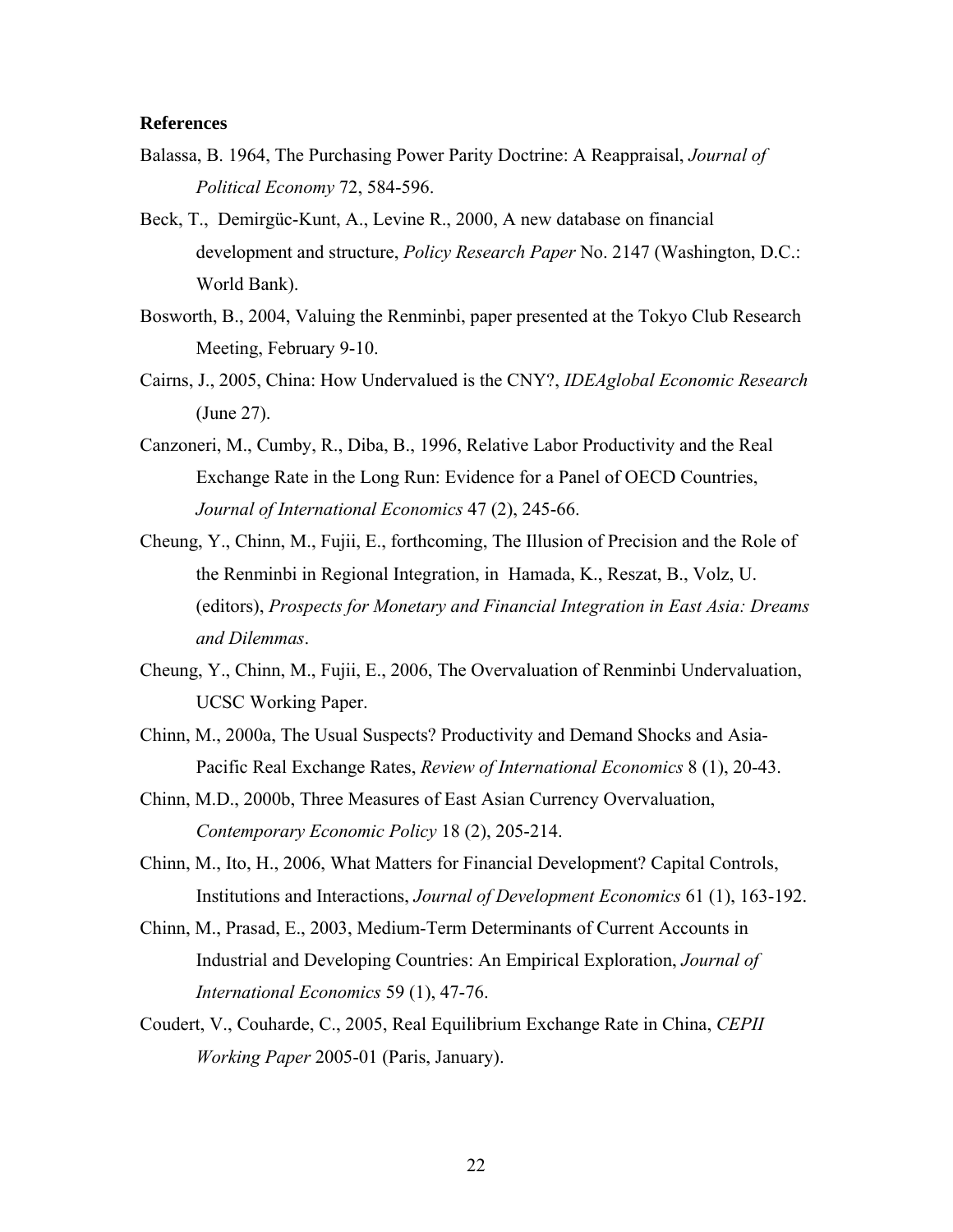- DeGregorio, J., Wolf, H.,1994, Terms of Trade, Productivity, and the Real Exchange Rate, *NBER Working Paper* #4807 (July).
- Devereux, M.B., 1999, Real Exchange Rates and Growth: A Model of East Asia, *Review of International Economics* 7, 509-521.
- Dunaway, S., Leigh, L., Li, X., 2006, How Robust are Estimates of Equilibrium Real Exchange Rates: The Case of China, *IMF Working Paper*.
- Dunaway, S., Li, X., 2005, Estimating China's Equilibrium Real Exchange Rate, *IMF Working Paper* .
- Fernald, J., Edison, H., Loungani, P., 1999, Was China the First Domino? Assessing Links between China and Other Asian Economies, *Journal of International Money and Finance* 18 (4), 515-535.
- Frankel, J., 2006, On the Yuan: The Choice between Adjustment under a Fixed Exchange Rate and Adjustment under a Flexible Rate, *CESifo Economic Studies* 52 (2), 246-75.
- Funke, M., Rahn, J., 2005, Just how undervalued is the Chinese renminbi? *World Economy* 28, 465-89.
- Goldstein, M., 2004, China and the Renminbi Exchange Rate, in Bergsten, C. F., Williamson, J. (editors), *Dollar Adjustment: How Far? Against What?* Special Report No. 17 (Washington, D.C.: Institute for International Economics, November).
- Government Accountability Office, 2005, International Trade: Treasury Assessments Have Not Found Currency Manipulation, but Concerns about Exchange Rates Continue, *Report to Congressional Committees* GAO-05-351 (Washington, D.C.: Government Accountability Office, April).
- Hinkle, L.E., Montiel, P.J., 1999, *Exchange Rate Misalignment* (Oxford University Press/World Bank, New York).
- Hsieh, D., 1982, The Determination of the Real Exchange Rate: The Productivity Approach*, Journal of International Economics* 12 (2), 355-362.
- Krueger, A.O., 1983, *Exchange-Rate Determination* (Cambridge, UK: Cambridge University Press).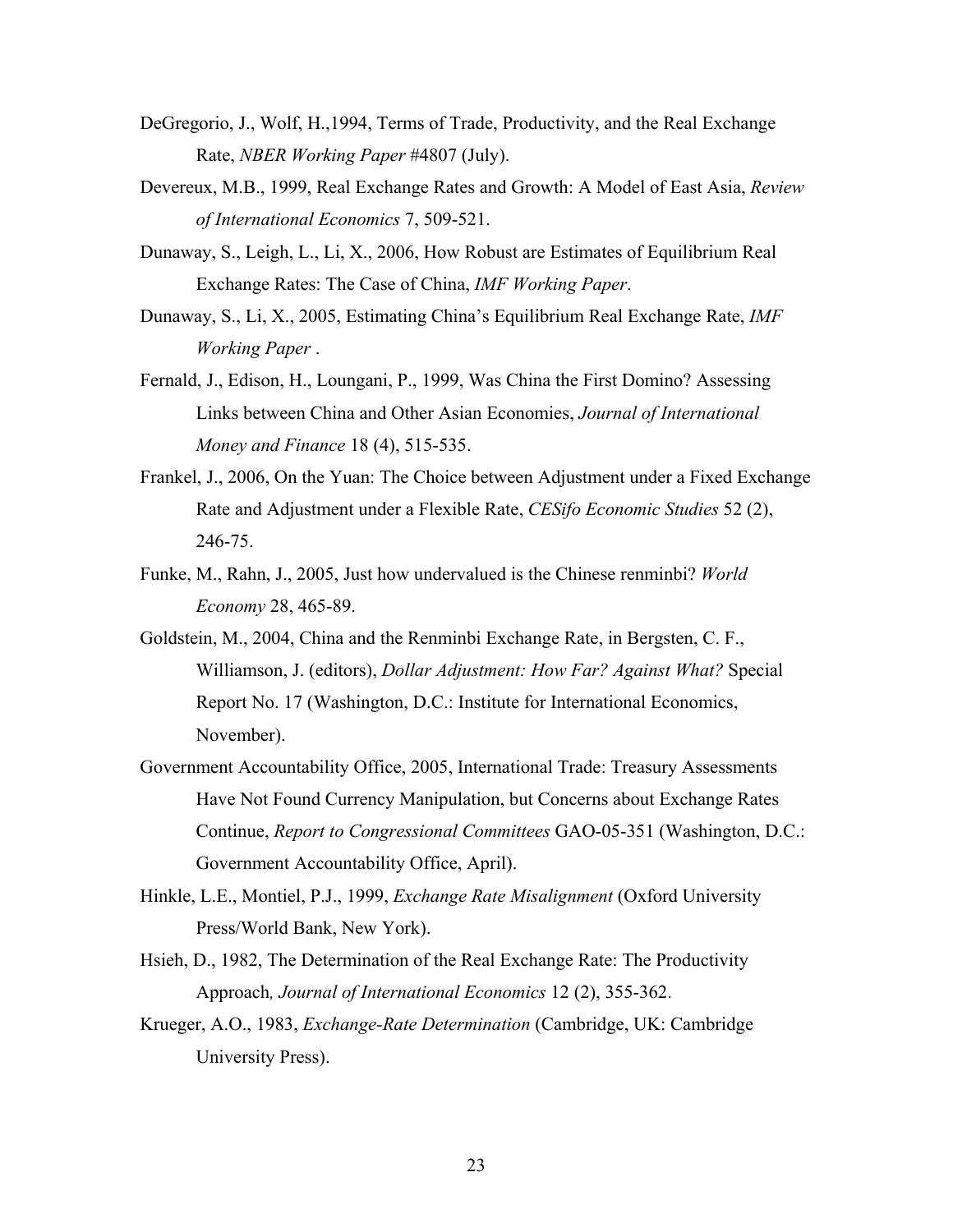- Rogoff, K., 1996, The Purchasing Power Parity Puzzle, Journal of Economic Literature 34 (June), 647-668.
- Prasad, E., Wei, S.-J., 2005, The Chinese Approach to Capital Inflows: Patterns and Possible Explanations, *NBER Working Paper* No. 11306 (April).
- Salter, W.A., 1959, Internal and External Balance: The Role of Price and Expenditure Effects, *Economic Record* 35, 226-38.
- Samuelson, P., 1964, Theoretical Notes on Trade Problems, *Review of Economics and Statistics* 46, 145-154.
- Summers, R., Heston, A., 1991, The Penn World Table (Mark 5): An Expanded Set of International Comparisons, *Quarterly Journal of Economics* 106, 327-68.
- Swan, T., 1960, Economic Control in a Dependent Economy, *Economic Record* 36, 51- 66.
- Wang, T., 2004, Exchange Rate Dynamics, in Prasad, E. (editor), *China's Growth and Integration into the World Economy*, Occasional Paper No. 232 (Washington, D.C.: IMF), pp. 21-28.
- Zhang, Z., 2001, Real Exchange Rate Misalignment in China: An Empirical Investigation, *Journal of Comparative Economics* 29, 80–94.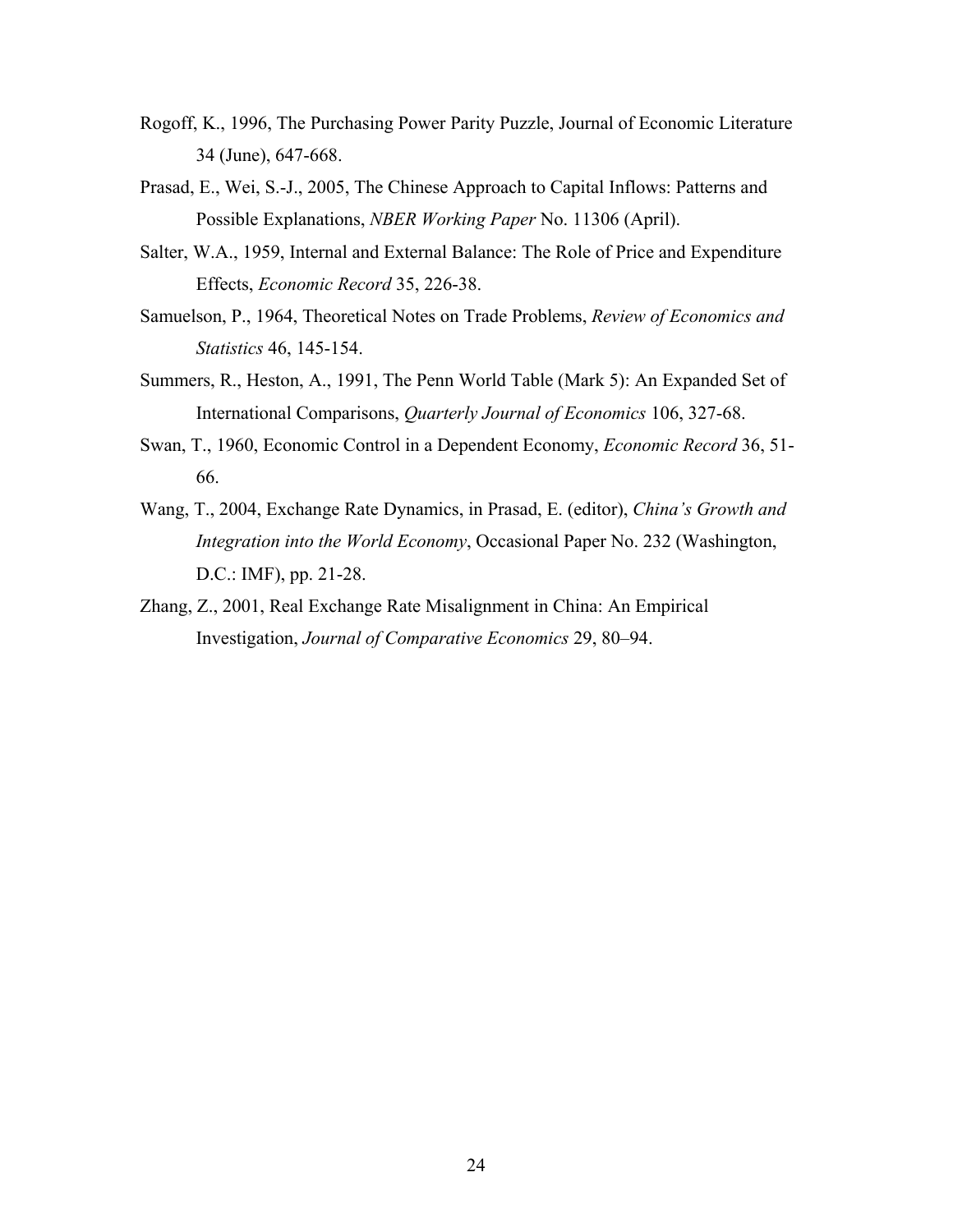#### **Appendix 1: Data and Sources**

### For Section 2:

The nominal Renminbi exchange rate is the bilateral period average, expressed against the US\$ (in \$/f.c.u.), obtained from the IMF's *International Financial Statistics*, and from Hali Edison, for the "adjusted" exchange rates (Fernald et al., 1999). The CPI's are drawn from the CEIC database, extrapolated for 2004 and 2005 by using the CPI growth rates reported in *IFS*. The CPI deflated trade weighted exchange rate is drawn from *IFS*.

#### For Section 3:

The data for macroeconomic aggregates are drawn mostly from the World Bank's *World Development Indicators*. These include demographic variables, *per capita* income and government deficits. Financial development indicators, including lending, stock and bond market capitalization, are drawn from the Beck et al. (2000). The capital controls index is from Chinn and Ito (2006). The (inverse) corruption index is drawn from the *International Country Risk Guide*. Data for Taiwan are drawn from the Central Bank of China, International Centre for the Study of East Asian Development, and Asian Development Bank, *Key Indicators of Developing Asian and Pacific Countries*. For some variables, 2004 data are drawn from the IMF, *World Economic Outlook* (April) database.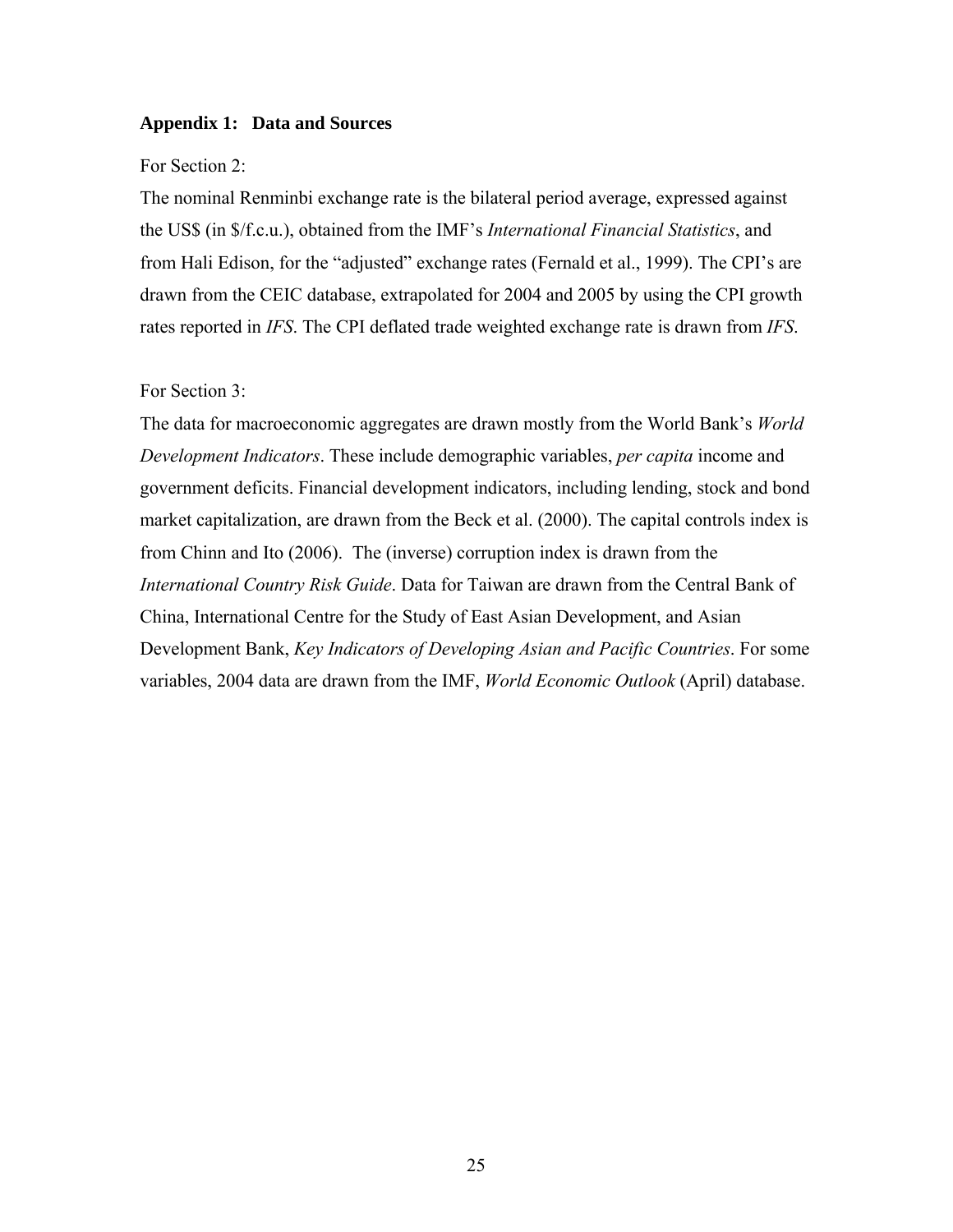|                | <b>USD-based GDP</b> |                |                          |            | PPP-based GDP |                |                              |           | PPP-based GDP (Prais-Winsten) |                |          |           |
|----------------|----------------------|----------------|--------------------------|------------|---------------|----------------|------------------------------|-----------|-------------------------------|----------------|----------|-----------|
|                | Pooled               | <b>Between</b> | Fixed                    | Random     | Pooled        | <b>Between</b> | Fixed                        | Random    | Pooled                        | <b>Between</b> | Fixed    | Random    |
|                | <b>OLS</b>           |                | effects                  | effects    | <b>OLS</b>    |                | effects                      | effects   | <b>OLS</b>                    |                | effects  | effects   |
|                |                      |                | (Within)                 |            |               |                | (Within)                     |           |                               |                | (Within) |           |
| GDP per        | $0.249**$            | $0.254**$      | $0.391**$                | $0.297**$  | $0.299**$     | $0.300**$      | $0.273**$                    | $0.284**$ | $0.147**$                     | $0.396**$      | 0.036    | $0.132**$ |
| capita         | (0.003)              | (0.015)        | (0.029)                  | (0.012)    | (0.006)       | (0.028)        | (0.031)                      | (0.017)   | (0.021)                       | (0.028)        | (0.025)  | (0.021)   |
|                | $-.016**$            | $-.036$        | $\overline{\phantom{a}}$ | 0.084      | $-134**$      | $-.177**$      | $\qquad \qquad \blacksquare$ | $-.204**$ | $-.026**$                     | 0.001          | ۰.       | $-.027**$ |
| Constant       | (0.008)              | (0.050)        |                          | (0.042)    | (0.011)       | (0.061)        |                              | (0.043)   | (0.002)                       | (0.004)        |          | (0.003)   |
| Adjusted $R^2$ | 0.496                | 0.617          | 0.763                    | 0.496      | 0.349         | 0.413          | 0.754                        | 0.349     | 0.012                         | 0.389          | 0.021    | 0.012     |
| F-test         |                      |                | 29.468**                 |            |               |                | 42.647**                     |           |                               |                | 1.218*   |           |
| statistic      |                      |                |                          |            |               |                |                              |           |                               |                |          |           |
| Hausman        |                      |                |                          | $11.873**$ |               |                |                              | 0.167     |                               |                |          | 39.384**  |
| test statistic |                      |                |                          |            |               |                |                              |           |                               |                |          |           |
| Number of      | 4018                 |                |                          |            | 4018          |                |                              |           | 3958                          |                |          |           |
| observations   |                      |                |                          |            |               |                |                              |           |                               |                |          |           |

**Table 1: The panel estimation results of the real exchange rate – income relationship** 

Notes: The data covers 160 countries over the maximum of a thirty-years period from 1975 to 2004. The panel is unbalanced due to some missing observations. \*\* and \* indicate 1% and 5% levels of significance, respectively. Heteroskedasticity-robust standard errors are given in parentheses underneath coefficient estimates. For the fixed effects models, the F-test statistics are reported for the null hypothesis of the equality of the constants across all countries in the sample. For the random effects models, the Hausman test statistics test for the independence between the timeinvariant country-specific effects and the regressor.

The third column labeled (Prais-Winsten) gives estimates from data with serial correlation removed using the Prais-Winsten method. The AR1 coefficient estimate for the Prais-Winsten transformation is 0.951.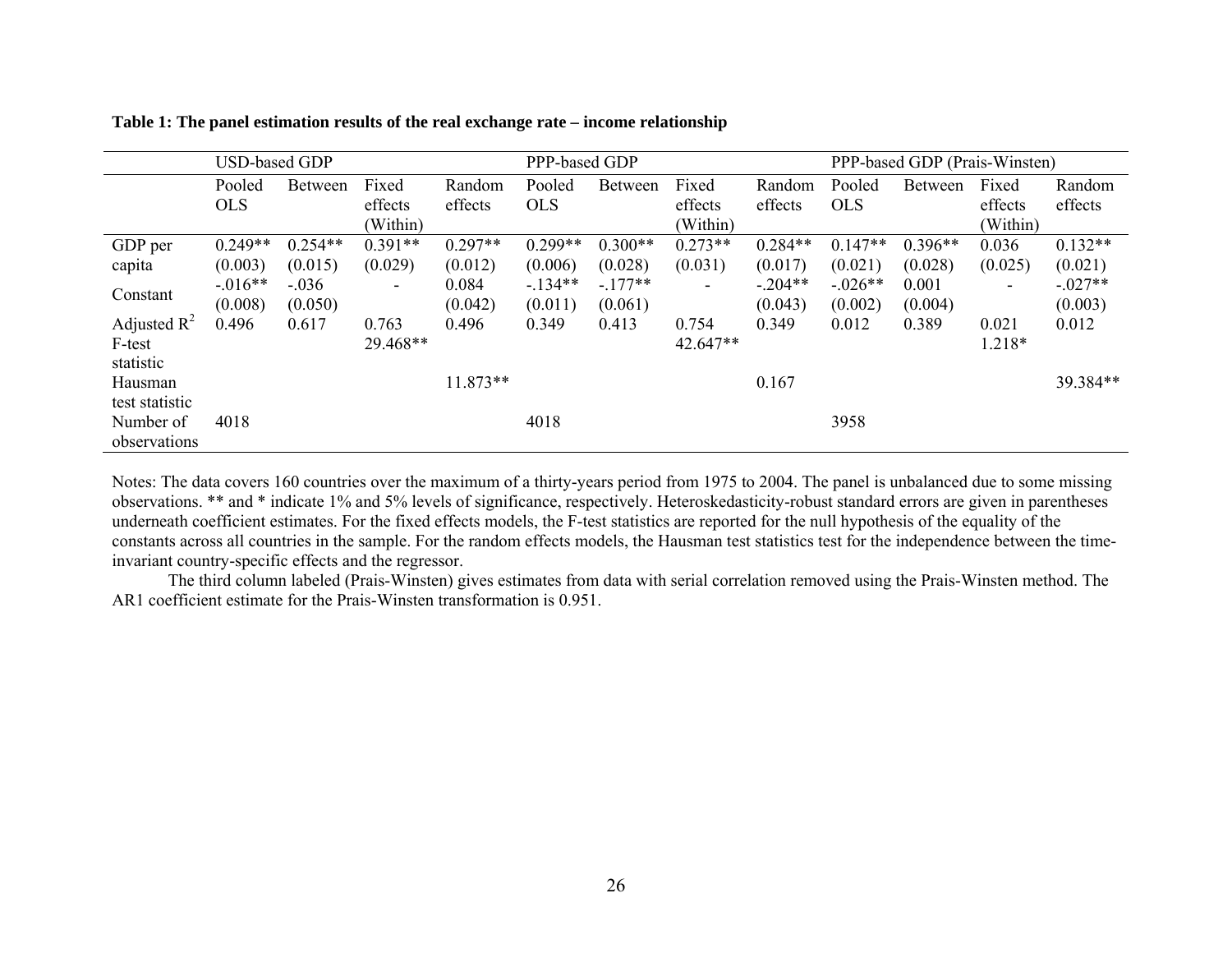|                |            | Developed countries |                          |          | Developing countries |                |           |           |  |
|----------------|------------|---------------------|--------------------------|----------|----------------------|----------------|-----------|-----------|--|
|                | Pooled     | <b>Between</b>      | Fixed                    | Random   | Pooled               | <b>Between</b> | Fixed     | Random    |  |
|                | <b>OLS</b> |                     | effects                  | effects  | <b>OLS</b>           |                | effects   | effects   |  |
|                |            |                     | (Within)                 |          |                      |                | (Within)  |           |  |
|                | $0.749**$  | $0.898**$           | $-.019$                  | $0.187*$ | $0.233**$            | $0.238**$      | $0.294**$ | $0.276**$ |  |
| GDP per capita | (0.049)    | (0.144)             | (0.073)                  | (0.076)  | (0.008)              | (0.035)        | (0.032)   | (0.019)   |  |
|                | $0.209**$  | $0.257**$           | $\overline{\phantom{0}}$ | 0.031    | $-.298**$            | $-314**$       |           | $-.229**$ |  |
| Constant       | (0.016)    | (0.053)             |                          | (0.038)  | (0.018)              | (0.083)        |           | (0.052)   |  |
| Adjusted $R^2$ | 0.330      | 0.665               | 0.569                    | 0.330    | 0.192                | 0.266          | 0.670     | 0.192     |  |
| F-test         |            |                     | 18.536**                 |          |                      |                | 39.097**  |           |  |
| statistic      |            |                     |                          |          |                      |                |           |           |  |
| Hausman        |            |                     |                          | 0.000    |                      |                |           | 0.453     |  |
| test statistic |            |                     |                          |          |                      |                |           |           |  |
| Number of      | 600        |                     |                          |          | 3229                 |                |           |           |  |
| observations   |            |                     |                          |          |                      |                |           |           |  |

 **Table 2: The panel estimation results for developed versus developing country samples** 

Notes: The PPP-based real *per capita* income is used. The data covers 20 developed and 124 developing countries over the maximum of a thirty-years period from 1975 to 2004. The panel is unbalanced due to some missing observations. \*\* and \* indicate 1% and 5% levels of significance, respectively. Heteroskedasticity-robust standard errors are given in parentheses underneath coefficient estimates. For the fixed effects models, the F-test statistics are reported for the null hypothesis of the equality of the constants across all countries in the sample. For the random effects models, the Hausman test statistics test for the independence between the time-invariant country-specific effects and the regressor. The F-test for the equality of the slope coefficients between the two samples gives a test statistic of 119.931, which rejects the null hypothesis of equality.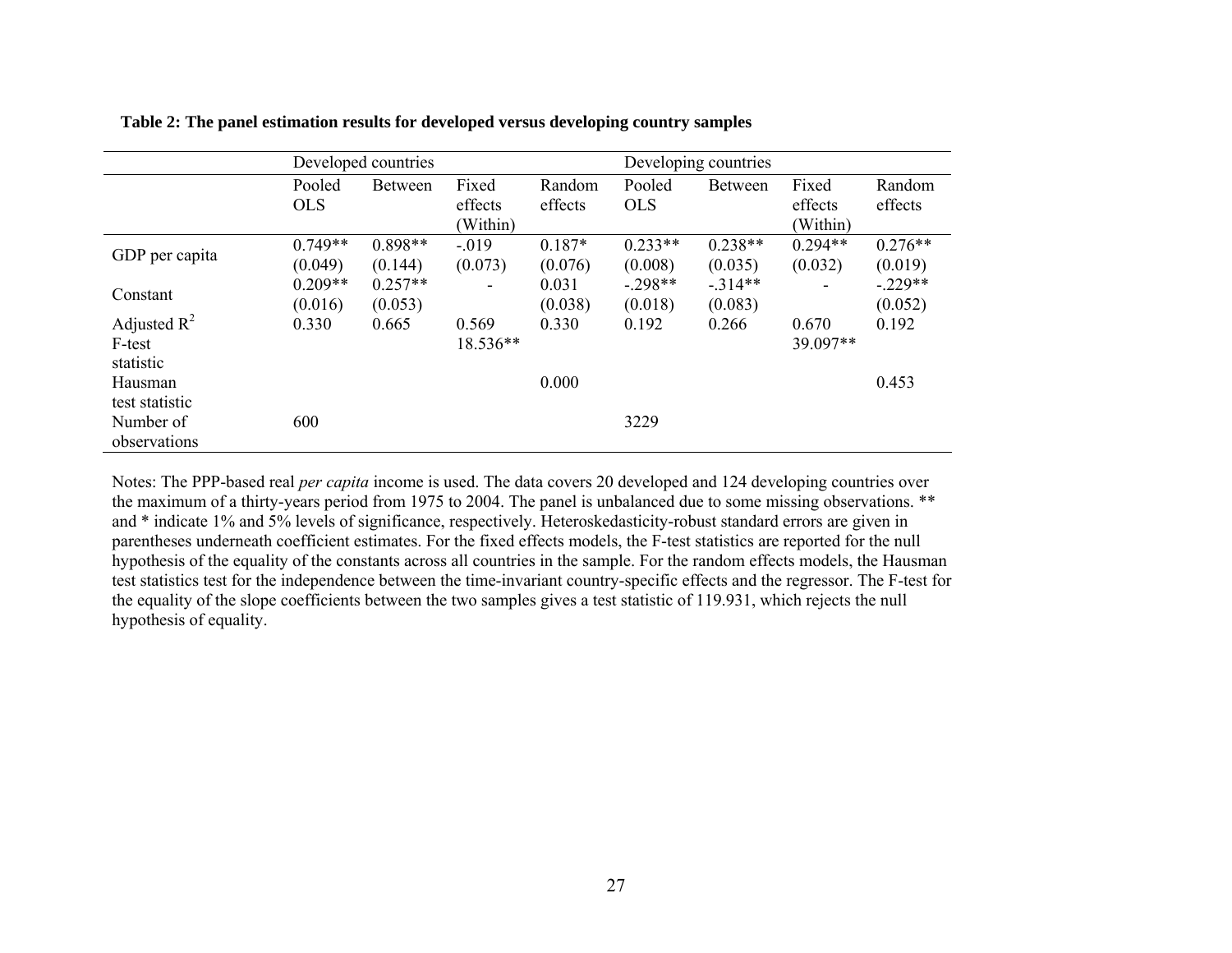|                | High income countries |           |                          |          | Middle income countries |           |                          |           | Low income countries |                |           |           |
|----------------|-----------------------|-----------|--------------------------|----------|-------------------------|-----------|--------------------------|-----------|----------------------|----------------|-----------|-----------|
|                | Pooled                | Between   | Fixed                    | Random   | Pooled                  | Between   | Fixed                    | Random    | Pooled               | <b>Between</b> | Fixed     | Random    |
|                | <b>OLS</b>            |           | effects                  | effects  | <b>OLS</b>              |           | effects                  | effects   | <b>OLS</b>           |                | effects   | effects   |
|                |                       |           | (within)                 |          |                         |           | (within)                 |           |                      |                | (within)  |           |
| GDP per        | $0.519**$             | $0.650**$ | 0.097                    | $0.156*$ | $0.249**$               | $0.243**$ | $0.122**$                | $0.137**$ | $-.087**$            | $-.261*$       | $0.504**$ | $0.414**$ |
| capita         | (0.028)               | (0.103)   | (0.031)                  | (0.036)  | (0.019)                 | (0.077)   | (0.044)                  | (0.026)   | (0.031)              | (0.122)        | (0.045)   | (0.042)   |
| Constant       | $0.127**$             | $0.178**$ | $\overline{\phantom{a}}$ | $-.026$  | $-.384**$               | $-.384**$ | $\overline{\phantom{a}}$ | $-.562**$ | $-1.297**$           | $-1.889**$     | $\sim$    | 0.207     |
|                | (0.013)               | (0.050)   |                          | (0.032)  | (0.137)                 | (0.137)   |                          | (0.057)   | (0.100)              | (0.384)        |           | (0.143)   |
| Adjusted $R^2$ | 0.312                 | 0.564     | 0.636                    | 0.312    | 0.096                   | 0.106     | 0.650                    | 0.096     | 0.005                | 0.062          | 0.564     | 0.005     |
| F-test         |                       |           | 26.981**                 |          |                         |           | 40.087**                 |           |                      |                | 33.207**  |           |
| statistic      |                       |           |                          |          |                         |           |                          |           |                      |                |           |           |
| Hausman        |                       |           |                          | 0.000    |                         |           |                          | 0.168     |                      |                |           | 34.445**  |
| test statistic |                       |           |                          |          |                         |           |                          |           |                      |                |           |           |
| Number of      | 875                   |           |                          |          | 1799                    |           |                          |           | 1330                 |                |           |           |
| observations   |                       |           |                          |          |                         |           |                          |           |                      |                |           |           |

**Table 3: The panel estimation results by income level stratifications** 

Notes: The PPP-based real *per capita* income is used. The data covers 31 high income countries, 74 middle income countries, and 54 low income countries over the maximum of a thirty year period from 1975 to 2004. The panel is unbalanced due to some missing observations. \*\* and \* indicate 1% and 5% levels of significance, respectively. Heteroskedasticity-robust standard errors are given in parentheses underneath coefficient estimates. For the fixed effects models, the F-test statistics are reported for the null hypothesis of the equality of the constants across all countries in the sample. For the random effects models, the Hausman test statistics test for the independence between the time-invariant country-specific effects and the regressor. The F-test for the equality of the slope coefficients between the samples based on the pooled OLS estimates gives test statistics of 98.483 for high income countries versus middle income countries, 147.143 for high income countries versus low income countries, and 58.053 for middle income countries versus low income countries. In all cases, the null hypothesis of equal slope coefficients is rejected at the conventional level of significance.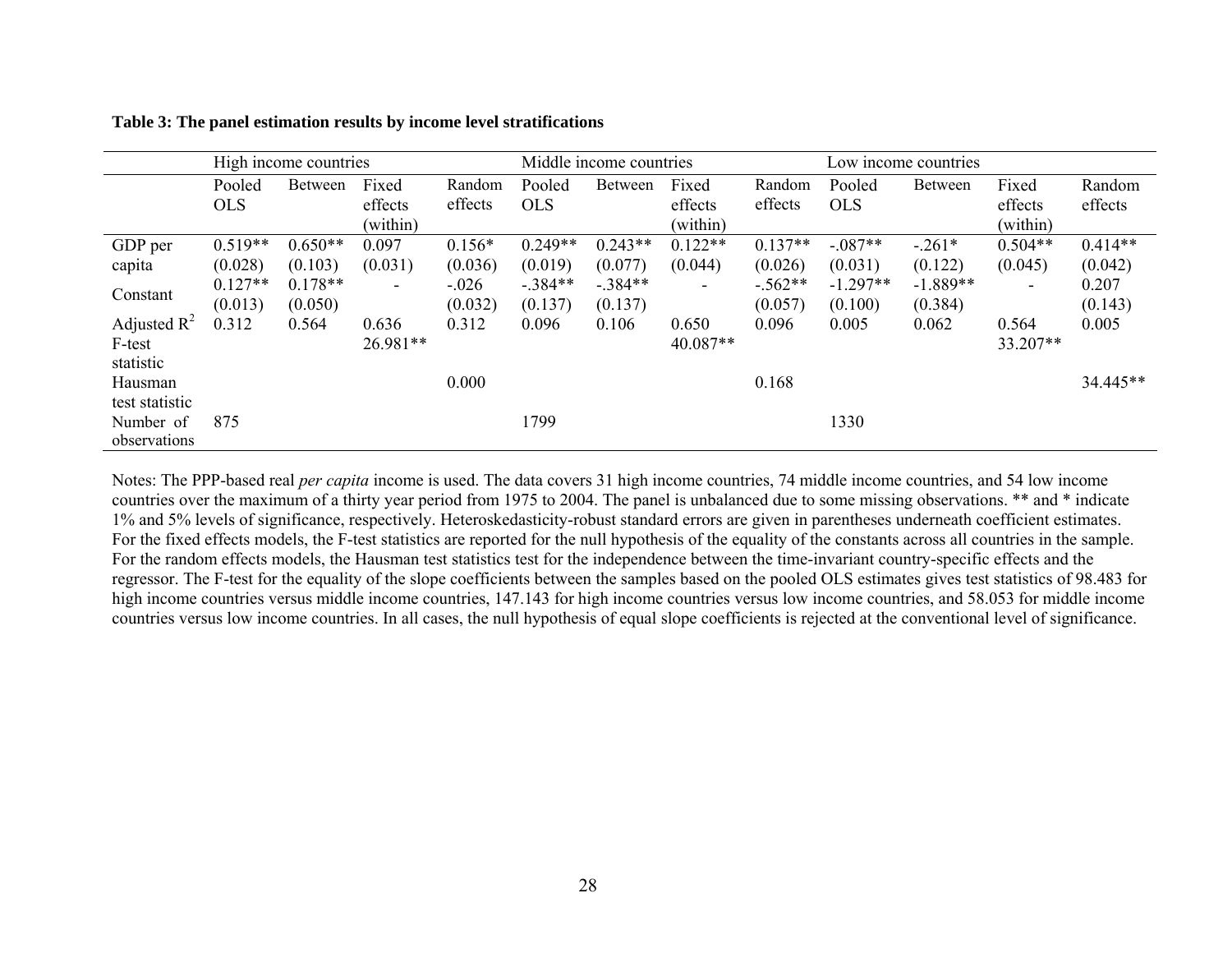|                | Asia       |                |                          |            | Latin America |                |                |           | Africa     |                |                          |             |
|----------------|------------|----------------|--------------------------|------------|---------------|----------------|----------------|-----------|------------|----------------|--------------------------|-------------|
|                | Pooled     | <b>Between</b> | Fixed                    | Random     | Pooled        | <b>Between</b> | Fixed          | Random    | Pooled     | <b>Between</b> | Fixed                    | Random      |
|                | <b>OLS</b> |                | effects                  | effects    | <b>OLS</b>    |                | effects        | effects   | <b>OLS</b> |                | effects                  | effects     |
|                |            |                | (within)                 |            |               |                | (within)       |           |            |                | (within)                 |             |
| GDP per        | $0.437**$  | $0.489**$      | $-.227**$                | 0.009      | $0.392**$     | $0.412**$      | $0.288**$      | $0.303**$ | $0.085**$  | 0.053          | $0.487**$                | $0.389**$   |
| capita         | (0.018)    | (0.065)        | (0.065)                  | (0.039)    | (0.023)       | (0.122)        | (0.045)        | (0.040)   | (0.018)    | (0.070)        | (0.064)                  | (0.035)     |
| Constant       | 0.031      | 0.092          | $\overline{\phantom{a}}$ | $-.764**$  | $-.027$       | 0.007          | $\blacksquare$ | $-176*$   | $-.653**$  | $-766**$       | $\overline{\phantom{a}}$ | $0.209^{*}$ |
|                | (0.027)    | (0.132)        |                          | (0.096)    | (0.038)       | (0.213)        |                | (0.087)   | (0.053)    | (0.210)        |                          | (0.118)     |
| Adjusted $R^2$ | 0.537      | 0.724          | 0.824                    | 0.537      | 0.206         | 0.255          | 0.705          | 0.206     | 0.015      | $-.010$        | 0.546                    | 0.015       |
| F-test         |            |                | 44.594**                 |            |               |                | 50.684**       |           |            |                | 32.909**                 |             |
| statistic      |            |                |                          |            |               |                |                |           |            |                |                          |             |
| Hausman        |            |                |                          | $20.704**$ |               |                |                | 0.512     |            |                |                          | $3.384^{#}$ |
| test statistic |            |                |                          |            |               |                |                |           |            |                |                          |             |
| Number of      | 563        |                |                          |            | 884           |                |                |           | 1147       |                |                          |             |
| observations   |            |                |                          |            |               |                |                |           |            |                |                          |             |

**Table 4: The panel estimation results by geographical stratifications** 

Notes: The PPP-based real *per capita* income is used. The data covers 22 Asian countries, 31 Latin American countries, and 43 African countries over the maximum of a thirty year period from 1975 to 2004. The panels are unbalanced due to some missing observations. (The country classifications are as defined by the WDI. Asia does not include "South Asia", and Africa does not include "Middle East and North Africa".) \*\* and \* indicate 1% and 5% levels of significance, respectively. Heteroskedasticity-robust standard errors are given in parentheses underneath coefficient estimates. For the fixed effects models, the F-test statistics are reported for the null hypothesis of the equality of the constants across all countries in the sample. For the random effects models, the Hausman test statistics test for the independence between the time-invariant country-specific effects and the regressor. The F-test for the equality of the slope coefficients between the samples based on the pooled OLS estimates gives test statistics of 1.351 for Asia versus Latin America, 37.500 for Latin America versus Africa, and 89.698 for Asia versus Africa. In only the latter case, the null hypothesis of equal slope coefficients is rejected at the conventional level of significance.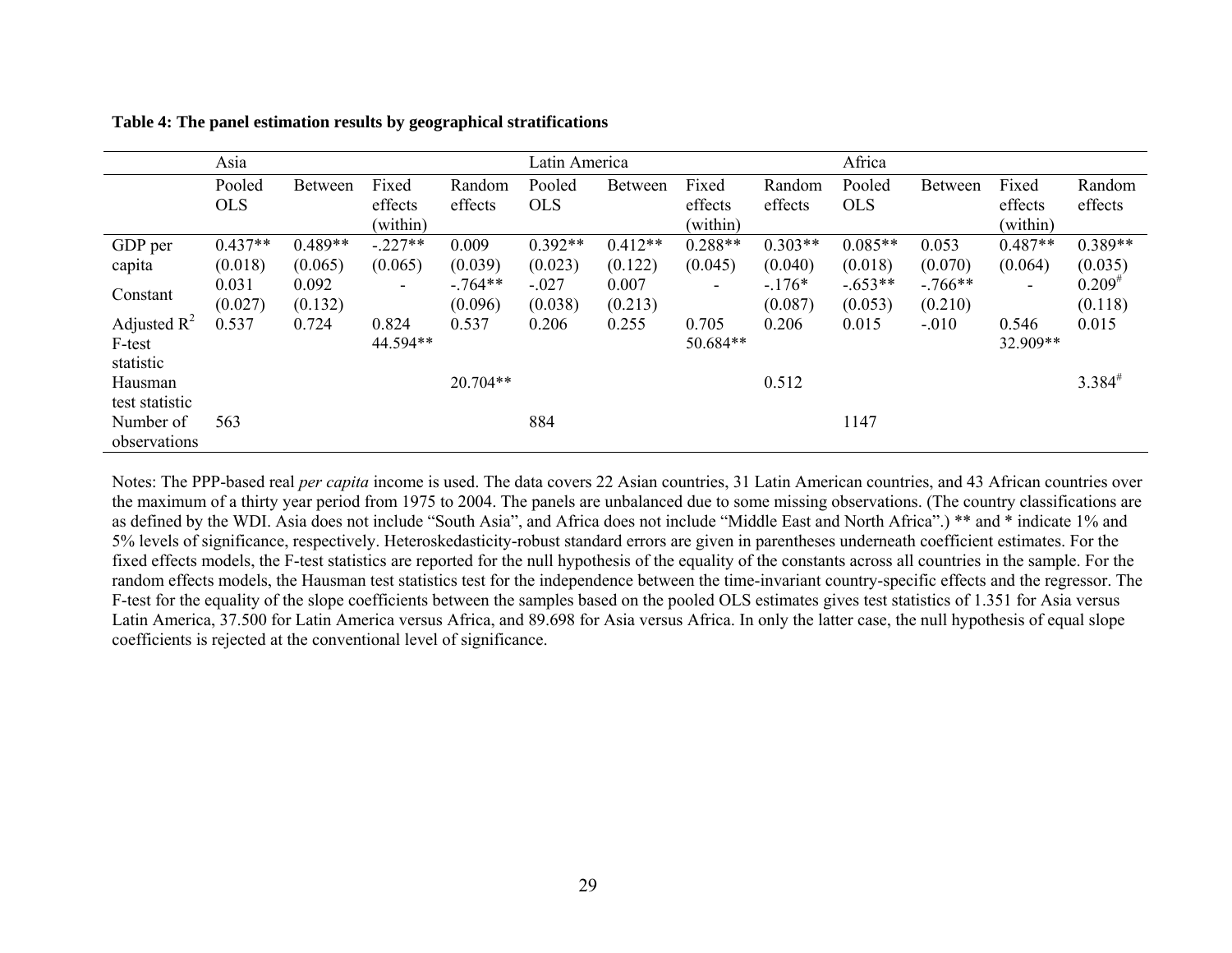|                | 1975-1989  |                |           |           | 1990-2004  |                      |          |           |  |
|----------------|------------|----------------|-----------|-----------|------------|----------------------|----------|-----------|--|
|                | Pooled     | <b>Between</b> | Fixed     | Random    | Pooled     | <b>Between</b>       | Fixed    | Random    |  |
|                | <b>OLS</b> |                | effects   | effects   | <b>OLS</b> |                      | effects  | effects   |  |
|                |            |                | (Within)  |           |            |                      | (Within) |           |  |
| GDP per        | $0.207**$  | $0.214**$      | $0.283**$ | $0.238**$ | $0.353**$  | $0.359**$            | $-.004$  | $0.230**$ |  |
| capita         | (0.009)    | (0.032)        | (0.046)   | (0.024)   | (0.008)    | (0.026)              | (0.056)  | (0.021)   |  |
|                | $-.181**$  | $-190**$       |           | $-143*$   | $-118**$   | $-.118$ <sup>#</sup> |          | $-.369**$ |  |
| Constant       | (0.017)    | (0.068)        |           | (0.055)   | (0.016)    | (0.059)              |          | (0.051)   |  |
| Adjusted $R^2$ | 0.209      | 0.251          | 0.781     | 0.209     | 0.459      | 0.529                | 0.865    | 0.459     |  |
| F-test         |            |                | 36.279**  |           |            |                      | 43.766** |           |  |
| statistic      |            |                |           |           |            |                      |          |           |  |
| Hausman        |            |                |           | 1.266     |            |                      |          | 20.287**  |  |
| test statistic |            |                |           |           |            |                      |          |           |  |
| Number of      | 1757       |                |           |           | 2261       |                      |          |           |  |
| observations   |            |                |           |           |            |                      |          |           |  |

**Table 5: The panel estimation results for the 1975-1989 and 1990-2004 sub-samples** 

Notes: The PPP-based real *per capita* income is used. The data covers 131 countries over the 1975-1989 period, and 159 countries over the 1990-2004 period. The panels are unbalanced due to some missing observations. \*\*, \* and  $#$  indicate 1%, 5% and 10% levels of significance, respectively. Heteroskedasticity-robust standard errors are given in parentheses underneath coefficient estimates. For the fixed effects models, the F-test statistics are reported for the null hypothesis of the equality of the constants across all countries in the sample. For the random effects models, the Hausman test statistics test for the independence between the time-invariant country-specific effects and the regressor. The F-test for the equality of the slope coefficients between the two sub-samples gives a test statistic of 183.677, which rejects the null hypothesis of equality.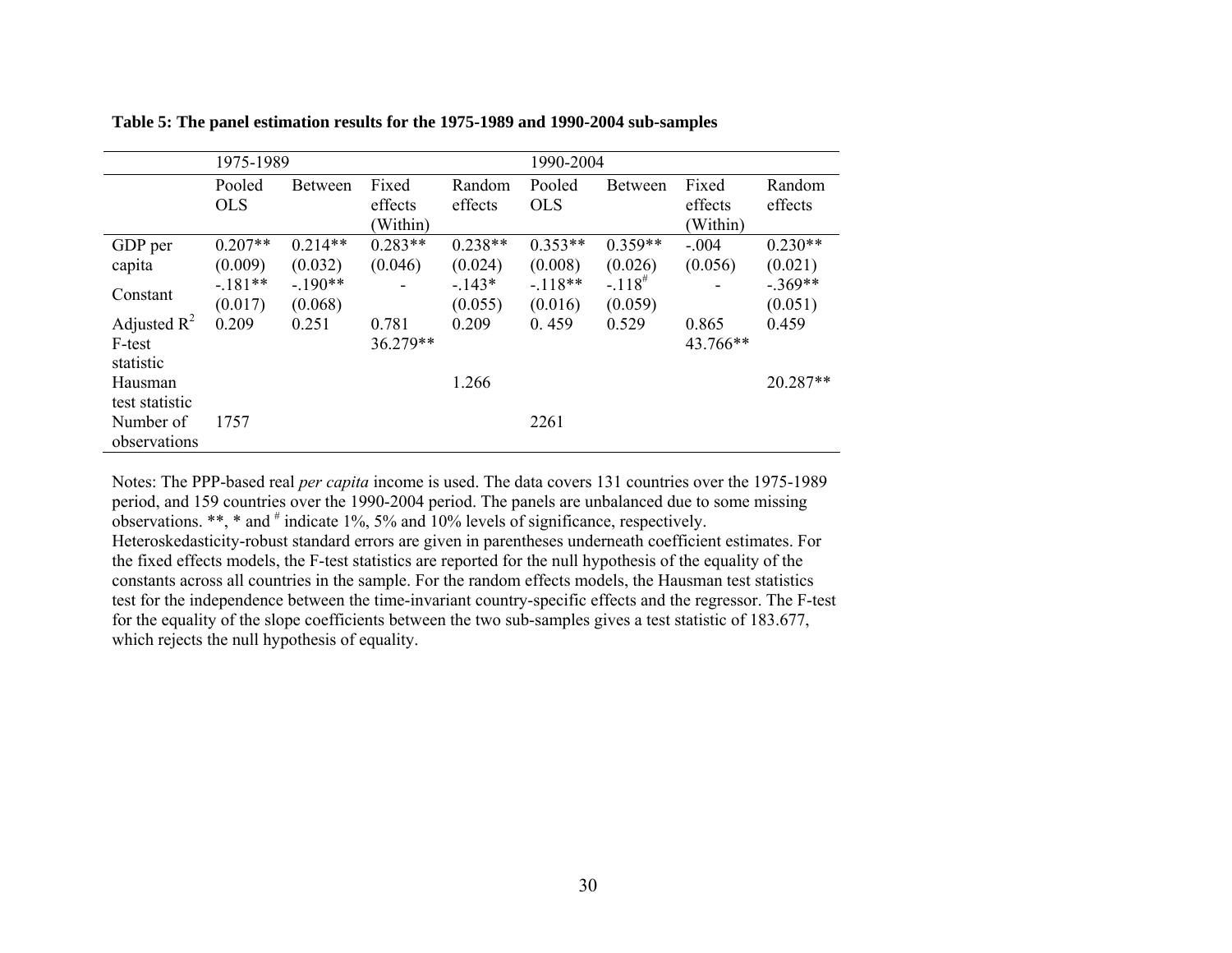|                                                                                   | development                                                                 | Demographics, policy, and financial                                        |                                                                             |                                                                             | Capital account openness and corruption                                      |                                                                             |                                                   |                                                                           |  |
|-----------------------------------------------------------------------------------|-----------------------------------------------------------------------------|----------------------------------------------------------------------------|-----------------------------------------------------------------------------|-----------------------------------------------------------------------------|------------------------------------------------------------------------------|-----------------------------------------------------------------------------|---------------------------------------------------|---------------------------------------------------------------------------|--|
|                                                                                   | Pooled<br><b>OLS</b>                                                        | <b>Between</b>                                                             | Fixed<br>effects<br>(Within)                                                | Random<br>effects                                                           | Pooled<br><b>OLS</b>                                                         | <b>Between</b>                                                              | Fixed<br>effects<br>(Within)                      | Random<br>effects                                                         |  |
| GDP per<br>capita<br>Popuation<br>under 14<br>Population                          | $0.257**$<br>(0.013)<br>$0.302**$<br>(0.036)<br>$0.340**$                   | $0.236**$<br>(0.045)<br>$0.373**$<br>(0.116)<br>0.289*                     | $0.286**$<br>(0.034)<br>0.035<br>(0.056)<br>$0.422**$                       | $0.264**$<br>(0.022)<br>$0.123**$<br>(0.050)<br>$0.283**$                   | $0.254**$<br>(0.011)                                                         | $0.222**$<br>(0.042)                                                        | $0.185**$<br>(0.042)                              | $0.268**$<br>(0.022)                                                      |  |
| over 65<br>Capital acct.<br>openness<br>Government<br>deficit<br>M2/GDP           | (0.035)<br>$0.127**$<br>(0.013)<br>0.000<br>(0.000)<br>$0.360**$<br>(0.028) | (0.140)<br>0.112<br>(0.069)<br>$0.000*$<br>(0.000)<br>$0.615**$<br>(0.143) | (0.083)<br>$0.042**$<br>(0.015)<br>0.000<br>(0.000)<br>$0.244**$<br>(0.036) | (0.079)<br>$0.059**$<br>(0.014)<br>0.000<br>(0.000)<br>$0.246**$<br>(0.038) | 0.040<br>(0.037)                                                             | 0.058<br>(0.209)                                                            | 0.050<br>(0.033)                                  | $0.048**$<br>(0.032)                                                      |  |
| Corruption<br>Interaction<br>term<br>Constant<br>Adjusted $R^2$                   | $-995**$<br>(0.070)<br>0.520                                                | $-1.234**$<br>(0.241)<br>0.604                                             | 0.790                                                                       | $-.654**$<br>(0.120)<br>0.509                                               | $0.214**$<br>(0.042)<br>$0.174**$<br>(0.047)<br>$-419**$<br>(0.040)<br>0.517 | 0.273<br>(0.202)<br>$0.275^{#}$<br>(0.261)<br>$-.553**$<br>(0.189)<br>0.605 | $0.107**$<br>(0.029)<br>0.007<br>(0.046)<br>0.834 | $0.131**$<br>(0.031)<br>0.025<br>(0.043)<br>$-.334**$<br>(0.057)<br>0.505 |  |
| F-test<br>statistic<br>Hausman<br>test statistic<br>Number of<br>observation<br>S | 2626                                                                        |                                                                            | 26.697**                                                                    | 15.561**                                                                    | 2111                                                                         |                                                                             | 37.878**                                          | 18.213**                                                                  |  |

#### **Table 6: Estimation with control variables**

Notes: Under the heading "demographics, policy, and financial development" the sample covers 132 countries with data available between 1975 and 2004. Under the heading "capital account openness and corruption," the sample covers 111 countries with data available between 1975 and 2004. The panel is unbalanced due to some missing observations. \*\* and \* indicate 1% and 5% levels of significance, respectively. Heteroskedasticity-robust standard errors are given in parentheses underneath coefficient estimates. For the fixed effects models, the F-test statistics are reported for the null hypothesis of the equality of the constants across all countries in the sample. For the random effects models, the Hausman test statistics test for the independence between the time-invariant country-specific effects and the regressors.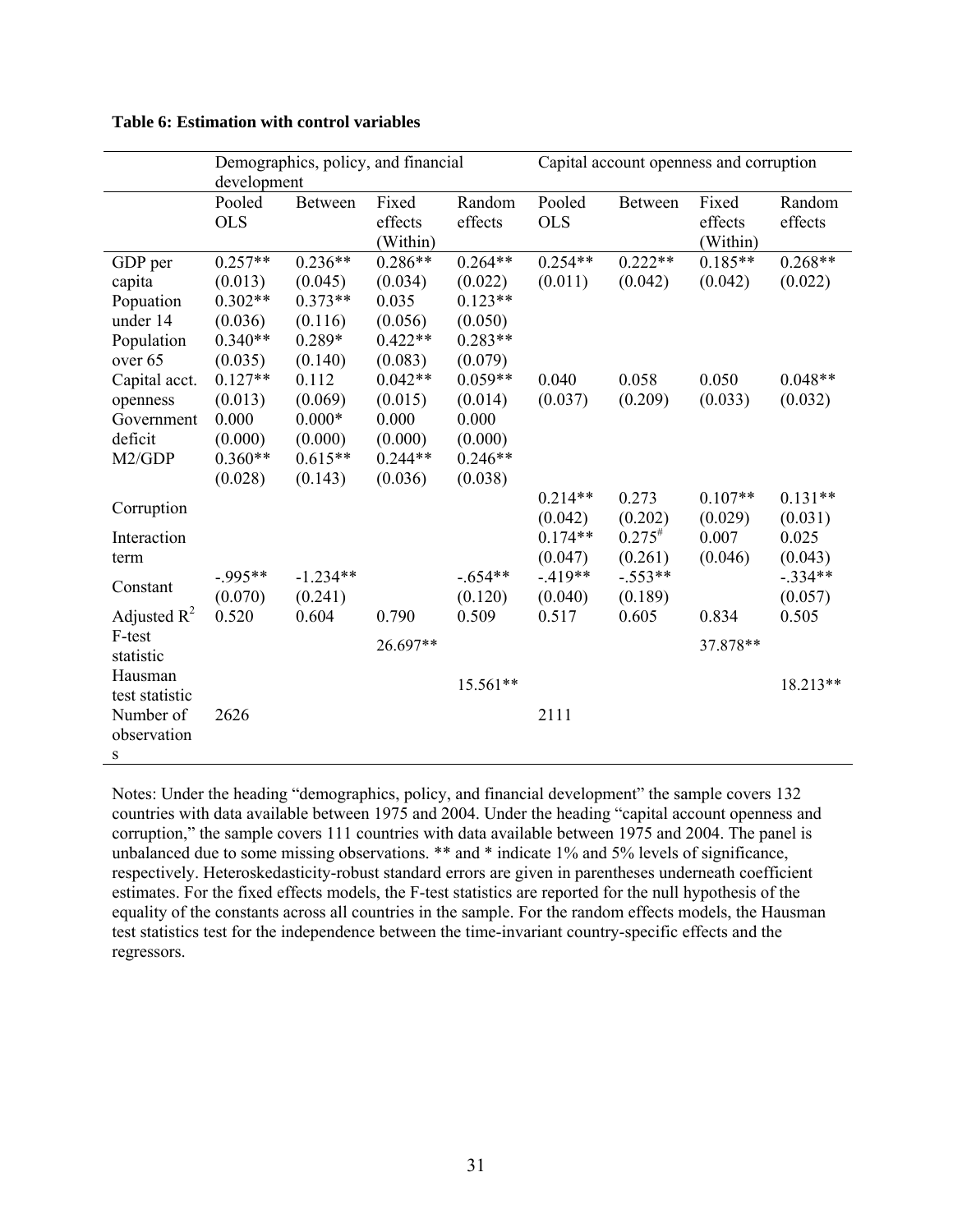|                                                                          | development                                                          |                                                                     | Demographics, policy, and financial                                  |                                                                      | Capital account openness and corruption                                                   |                                                                                   |                                                                     |                                                                                            |  |
|--------------------------------------------------------------------------|----------------------------------------------------------------------|---------------------------------------------------------------------|----------------------------------------------------------------------|----------------------------------------------------------------------|-------------------------------------------------------------------------------------------|-----------------------------------------------------------------------------------|---------------------------------------------------------------------|--------------------------------------------------------------------------------------------|--|
|                                                                          | Pooled<br><b>OLS</b>                                                 | <b>Between</b>                                                      | Fixed<br>effects<br>(Within)                                         | Random<br>effects                                                    | Pooled<br><b>OLS</b>                                                                      | <b>Betwee</b><br>$\mathbf n$                                                      | Fixed<br>effects<br>(Within)                                        | Random<br>effects                                                                          |  |
| GDP per<br>capita<br>Popuation<br>under 14<br>Population<br>over 65      | $0.258**$<br>(0.014)<br>$0.387**$<br>(0.041)<br>$0.364**$<br>(0.040) | $0.246**$<br>(0.048)<br>$0.412**$<br>(0.117)<br>$0.314*$<br>(0.146) | $0.270**$<br>(0.039)<br>$0.166**$<br>(0.060)<br>$0.275**$<br>(0.104) | $0.275**$<br>(0.024)<br>$0.227**$<br>(0.054)<br>$0.234**$<br>(0.087) | $0.245**$<br>(0.011)                                                                      | $0.215**$<br>(0.047)                                                              | $0.076^{#}$<br>(0.046)                                              | $0.240**$<br>(0.023)                                                                       |  |
| Capital<br>acct.<br>openness<br>Governmen<br>$\mathbf t$<br>deficit      | $0.147**$<br>(0.014)<br>0.000<br>(0.000)                             | 0.096<br>(0.068)<br>$0.000*$<br>(0.000)                             | $0.106**$<br>(0.016)<br>0.000<br>(0.000)                             | $0.114**$<br>(0.016)<br>0.000<br>(0.000)                             | $-0.014$<br>(0.039)                                                                       | 0.042<br>(0.218)                                                                  | 0.037<br>(0.034)                                                    | 0.034<br>(0.033)                                                                           |  |
| M2/GDP                                                                   | $0.379**$<br>(0.034)                                                 | $0.570**$<br>(0.158)                                                | $0.200**$<br>(0.045)                                                 | $0.231**$<br>(0.045)                                                 |                                                                                           |                                                                                   |                                                                     |                                                                                            |  |
| Corruption<br>Interaction<br>term<br>Lagged<br>current acct.<br>Constant | $0.003**$<br>(0.001)<br>$-1.139**$<br>(0.087)                        | 0.003<br>(0.005)<br>$-1.262**$<br>(0.252)                           | $-0.003**$<br>(0.001)                                                | $-0.002**$<br>(0.000)<br>$-0.768**$<br>(0.132)                       | $0.239**$<br>(0.042)<br>$0.227**$<br>(0.048)<br>0.001<br>(0.001)<br>$-0.449**$<br>(0.041) | 0.300<br>(0.203)<br>0.264<br>(0.268)<br>0.001<br>(0.005)<br>$-0.569**$<br>(0.197) | $0.057^{#}$<br>(0.030)<br>0.039<br>(0.047)<br>$-0.004**$<br>(0.001) | $0.102**$<br>(0.032)<br>0.060<br>(0.043)<br>$-0.003**$<br>(0.000)<br>$-0.360**$<br>(0.058) |  |
| Adjusted $R^2$<br>F-test<br>statistic<br>Hausman                         | 0.512                                                                | 0.579                                                               | 0.782<br>23.232**                                                    | 0.497<br>11.596*                                                     | 0.514                                                                                     | 0.582                                                                             | 0.836<br>36.907**                                                   | 0.498<br>114.62**                                                                          |  |
| test statistic<br>Number of<br>observation<br>S                          | 2244                                                                 |                                                                     |                                                                      |                                                                      | 1987                                                                                      |                                                                                   |                                                                     |                                                                                            |  |

**Table 7: Estimation with control variables and a current account balance variable** 

Notes: Under the heading "demographics, policy, and financial development" the sample covers 132 countries with data available between 1975 and 2004. Under the heading "capital account openness and corruption," the sample covers 111 countries with data available between 1975 and 2004. The panel is unbalanced due to some missing observations. \*\*, \*, and # indicate 1%, 5%, and 10% levels of significance, respectively. Heteroskedasticity-robust standard errors are given in parentheses underneath coefficient estimates. For the fixed effects models, the F-test statistics are reported for the null hypothesis of the equality of the constants across all countries in the sample. For the random effects models, the Hausman test statistics test for the independence between the time-invariant country-specific effects and the regressors. The "Lagged current acct." is the current account to GDP ratio lagged by one period.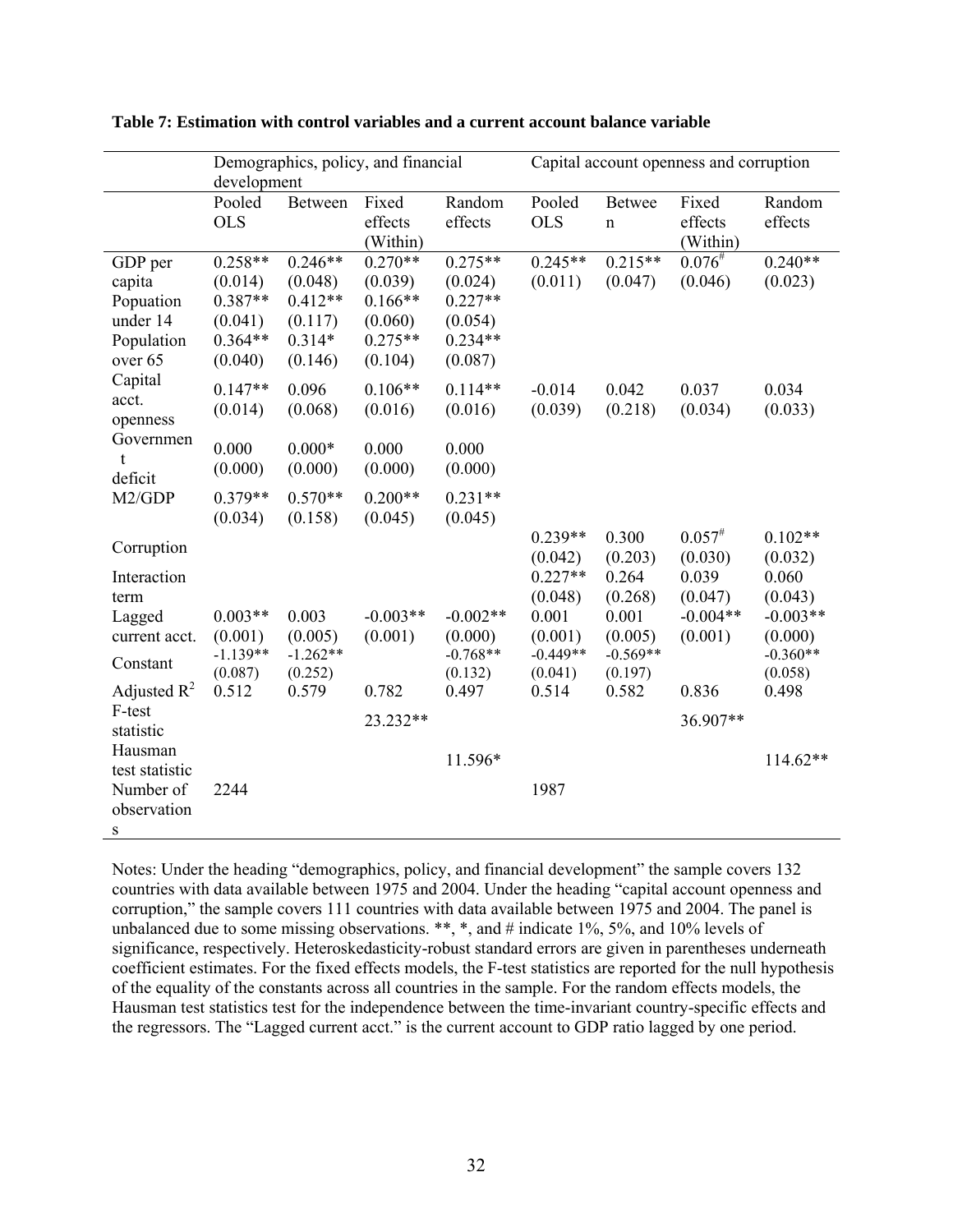

Figure 1: Real Chinese exchange rate, in logs (official and "adjusted") and trends



**Figure 2:** Real trade weighted value of RMB, in logs, and trend.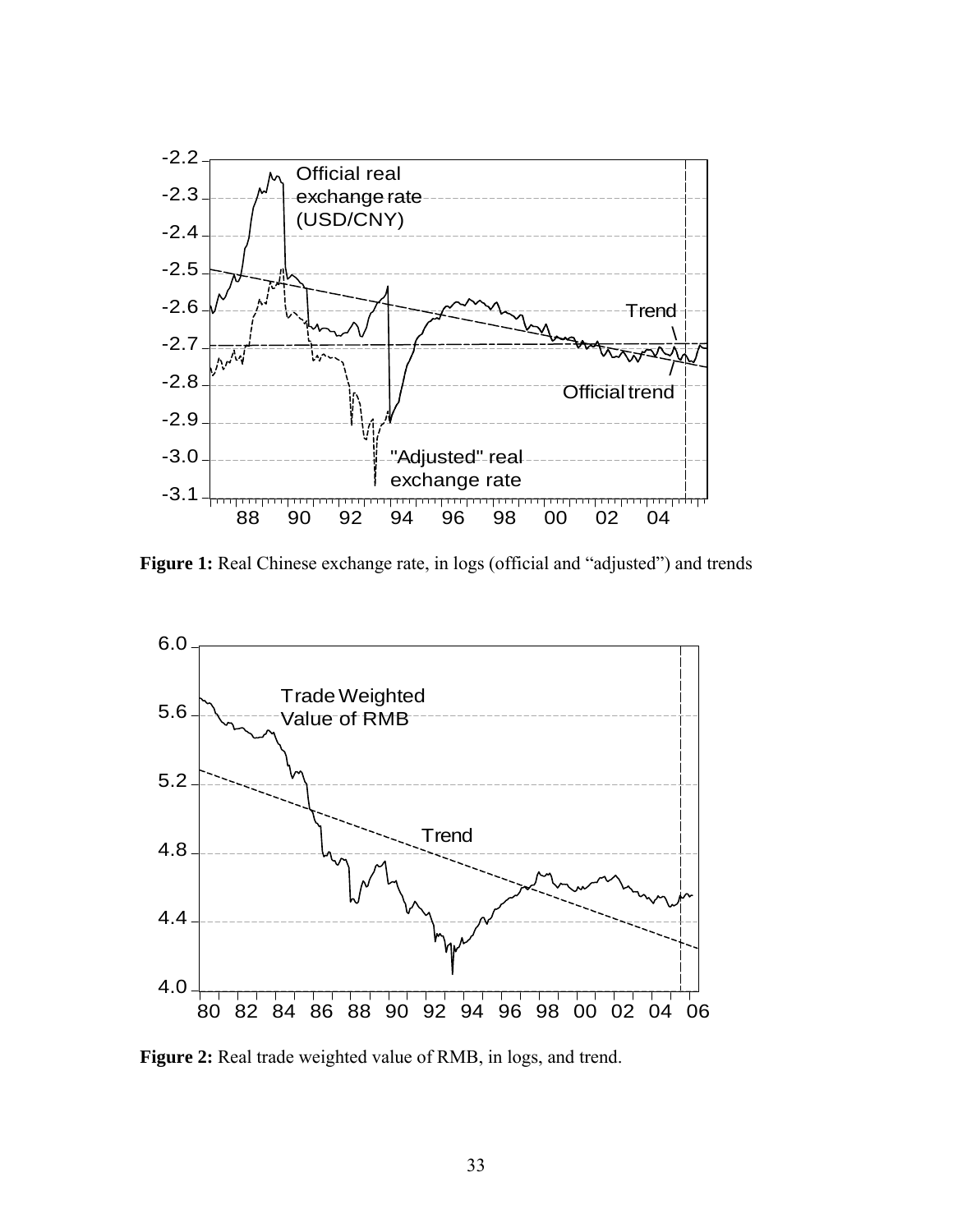# **Relative price level**



**Relative per capita income in PPP terms**

**Figure 3:** The rate of RMB misalignment based on the pooled OLS estimates with the PPPbased *per capita* income